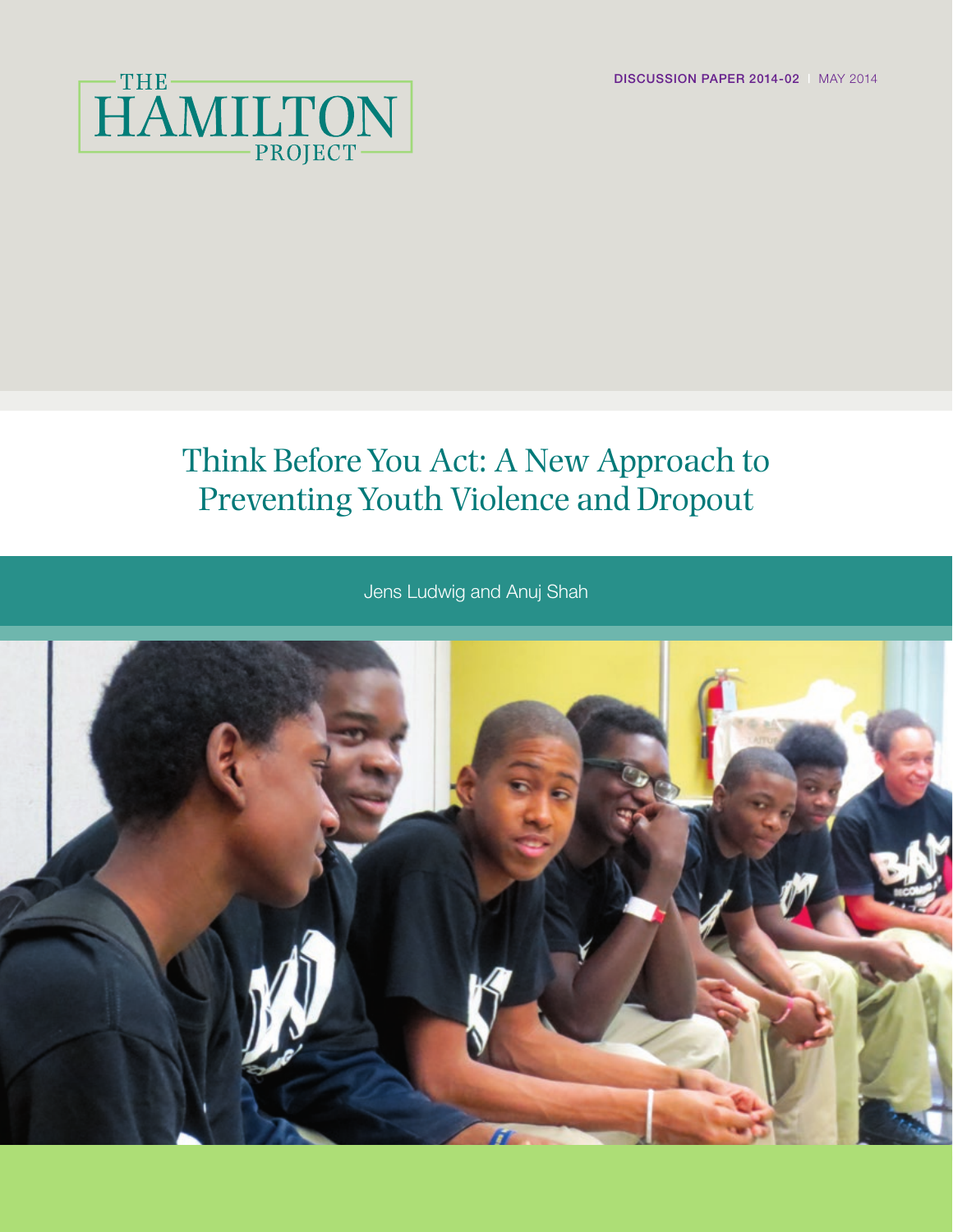#### MISSION STATEMENT

The Hamilton Project seeks to advance America's promise of opportunity, prosperity, and growth.

We believe that today's increasingly competitive global economy demands public policy ideas commensurate with the challenges of the 21st Century. The Project's economic strategy reflects a judgment that long-term prosperity is best achieved by fostering economic growth and broad participation in that growth, by enhancing individual economic security, and by embracing a role for effective government in making needed public investments.

Our strategy calls for combining public investment, a secure social safety net, and fiscal discipline. In that framework, the Project puts forward innovative proposals from leading economic thinkers — based on credible evidence and experience, not ideology or doctrine — to introduce new and effective policy options into the national debate.

The Project is named after Alexander Hamilton, the nation's first Treasury Secretary, who laid the foundation for the modern American economy. Hamilton stood for sound fiscal policy, believed that broad-based opportunity for advancement would drive American economic growth, and recognized that "prudent aids and encouragements on the part of government" are necessary to enhance and guide market forces. The guiding principles of the Project remain consistent with these views.

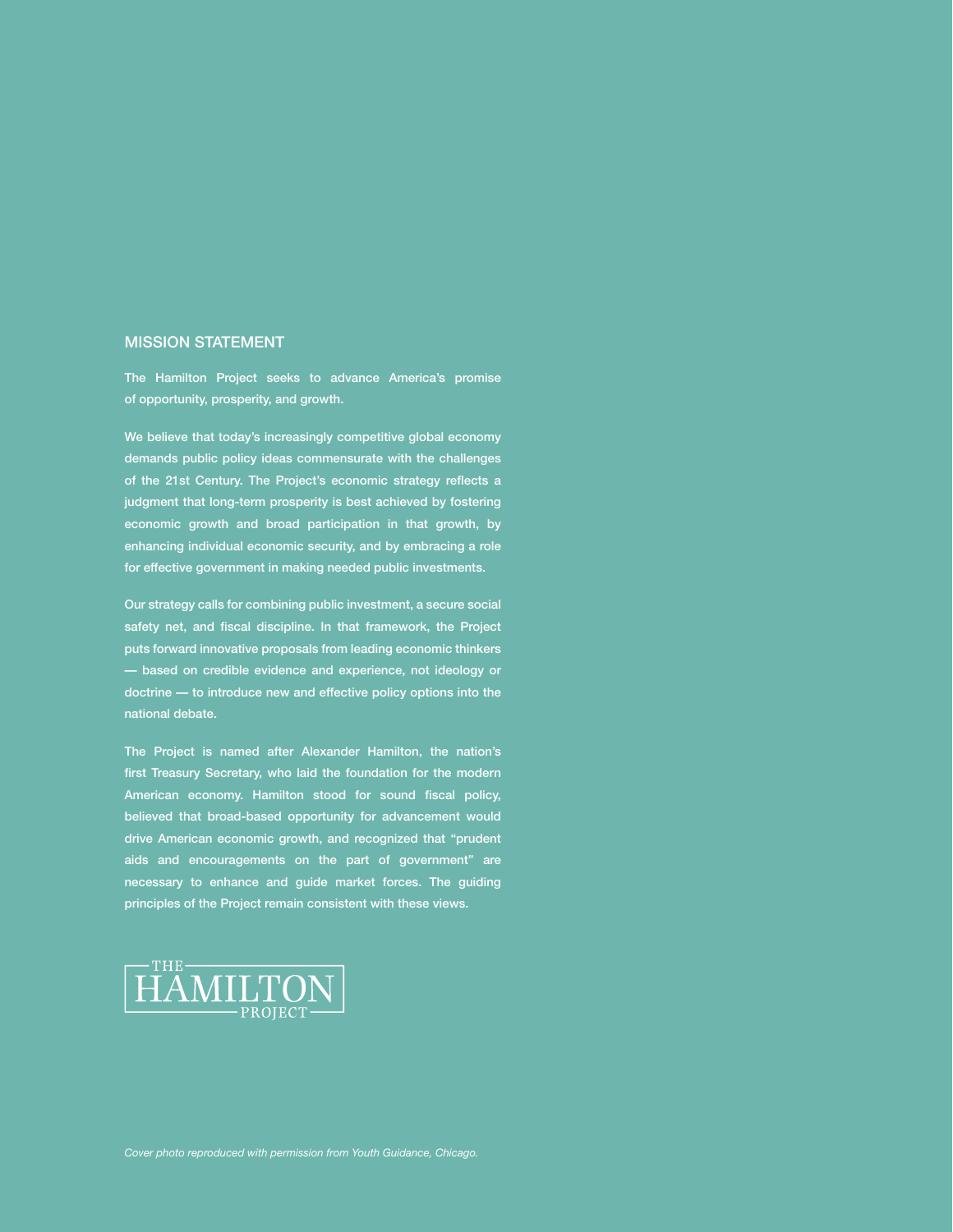

# Think Before You Act: A New Approach to Preventing Youth Violence and Dropout

Jens Ludwig *University of Chicago and National Bureau of Economic Research*

> Anuj Shah *University of Chicago*

> > MAY 2014

NOTE: This discussion paper is a proposal from the authors. As emphasized in The Hamilton Project's original strategy paper, the Project was designed in part to provide a forum for leading thinkers across the nation to put forward innovative and potentially important economic policy ideas that share the Project's broad goals of promoting economic growth, broad-based participation in growth, and economic security. The authors are invited to express their own ideas in discussion papers, whether or not the Project's staff or advisory council agrees with the specific proposals. This discussion paper is offered in that spirit.

## **BROOKINGS**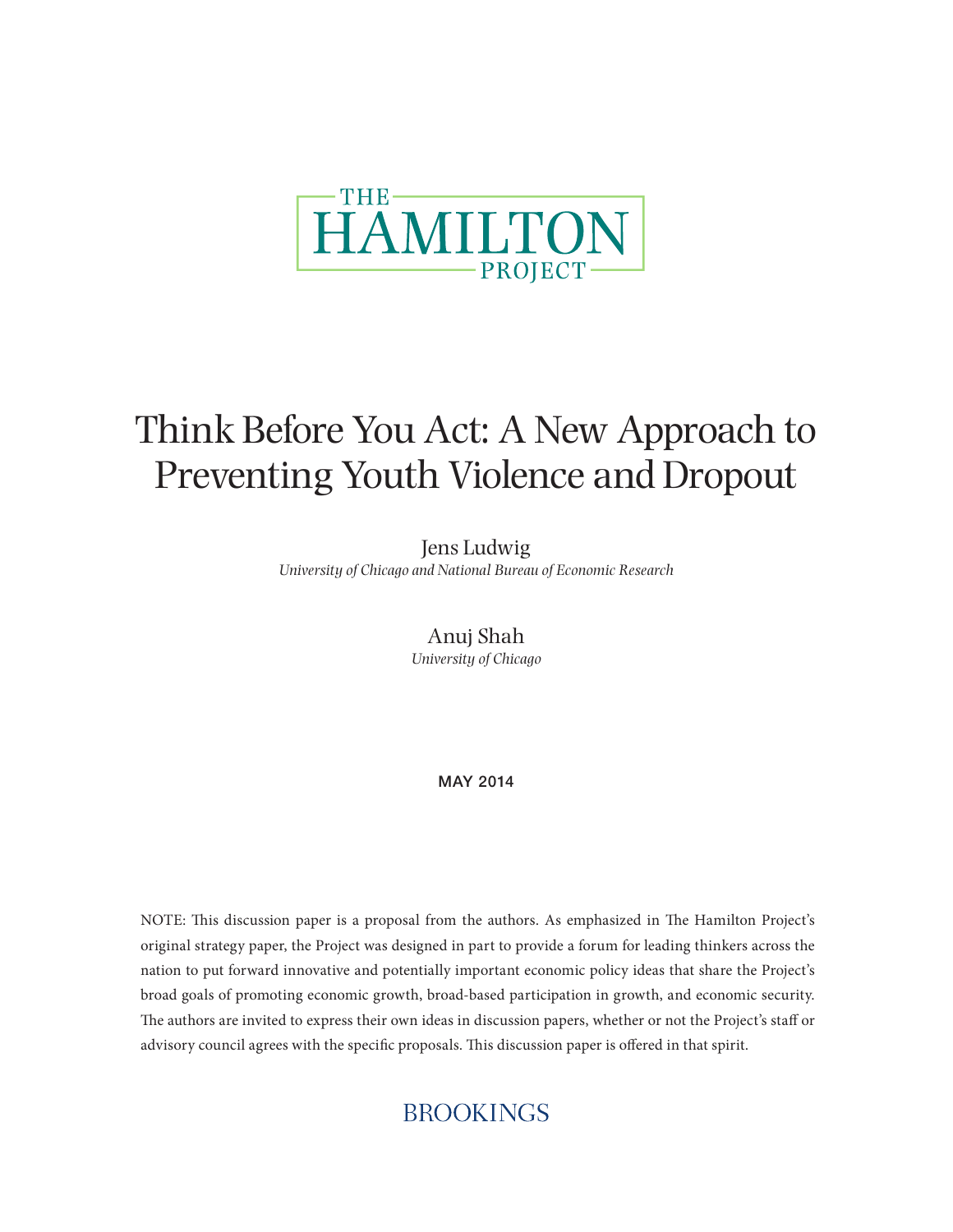## Abstract

Improving the long-term life outcomes of disadvantaged youths remains a top policy priority in the United States. Unfortunately, long-term progress in improving outcomes like high school graduation rates and reduction of violent crime has been limited, partly because finding ways to successfully improve outcomes for disadvantaged youths (particularly males) has proven to be challenging. We believe one reason so many previous strategies have failed is because they at least implicitly assume that young people are forward-looking and consider the long-term consequences of their actions before they act. But a growing body of research in psychology and behavioral economics suggests that a great deal of everyone's behavior happens intuitively and automatically, with little deliberate thought. Although it is often helpful for us to rely on automatic responses to guide our daily behavior, doing so can also get us into trouble, with consequences that are particularly severe for young people growing up in distressed urban areas where gangs, drugs, and guns are prevalent. We thus propose that the federal government aim to provide each teenager living in poverty in the United States with one year of behaviorally informed programming, intended to help youths recognize high-stakes situations when their automatic responses may be maladaptive. Such a program could teach young people to slow down and think about what they are doing, or could help them "rewire" their automatic responses. Our team has carried out several randomized controlled trials in Chicago that demonstrate that this approach, which is a version of what psychologists call cognitive behavioral therapy, can reduce arrests for violent crime by 30 to 50 percent, improve schooling outcomes, and generate benefits to society that may be up to thirty times the program costs. We suggest that the federal government scale up the program over five years, and that it combine this scale-up with rigorous evaluation to learn more about how best to implement (and, if needed, modify) the program at scale in different contexts across the country. The demonstration phase of the project would cost \$50 million to \$100 million per year over five years, while the at-scale cost would be \$2 billion annually. The demonstration and eventual scale-up would be led by the Coordinating Council on Juvenile Justice and Delinquency Prevention. If successful, this effort would improve the long-term well-being of our nation's most disadvantaged young people, reduce crime, improve schooling attainment, reduce income inequality, and enhance the nation's overall economic competitiveness.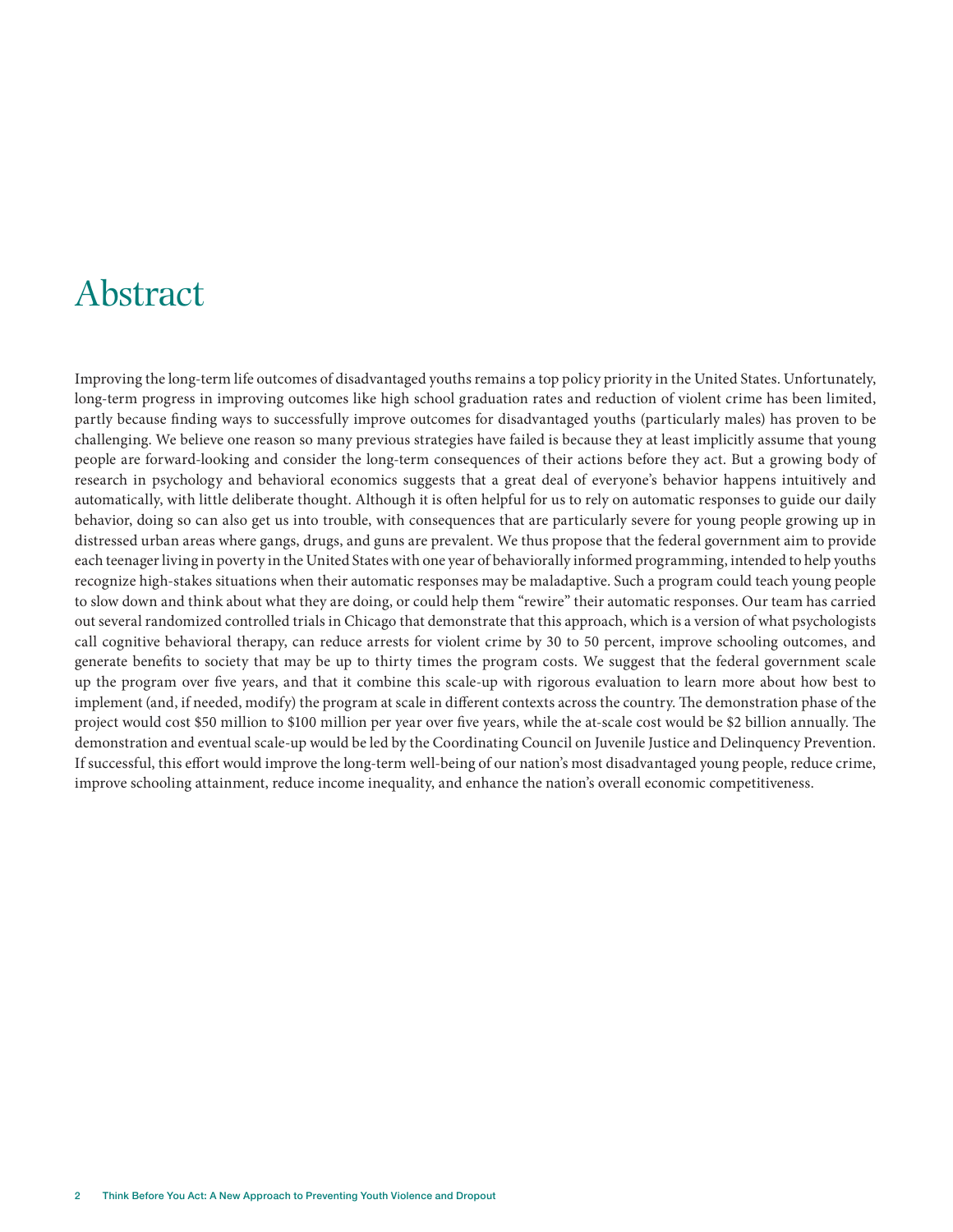# Table of Contents

| <b>ABSTRACT</b>                          | $\overline{2}$  |
|------------------------------------------|-----------------|
| <b>CHAPTER 1. INTRODUCTION</b>           | 5               |
| <b>CHAPTER 2. THE CHALLENGE</b>          | $\overline{7}$  |
| <b>CHAPTER 3. THE PROPOSAL</b>           | 11              |
| <b>CHAPTER 4. QUESTIONS AND CONCERNS</b> | 18              |
| <b>CHAPTER 5. CONCLUSION</b>             | 21              |
| <b>AUTHORS AND ACKNOWLEDGMENTS</b>       | 22 <sub>2</sub> |
| <b>ENDNOTES</b>                          | 23              |
| <b>REFERENCES</b>                        | 25              |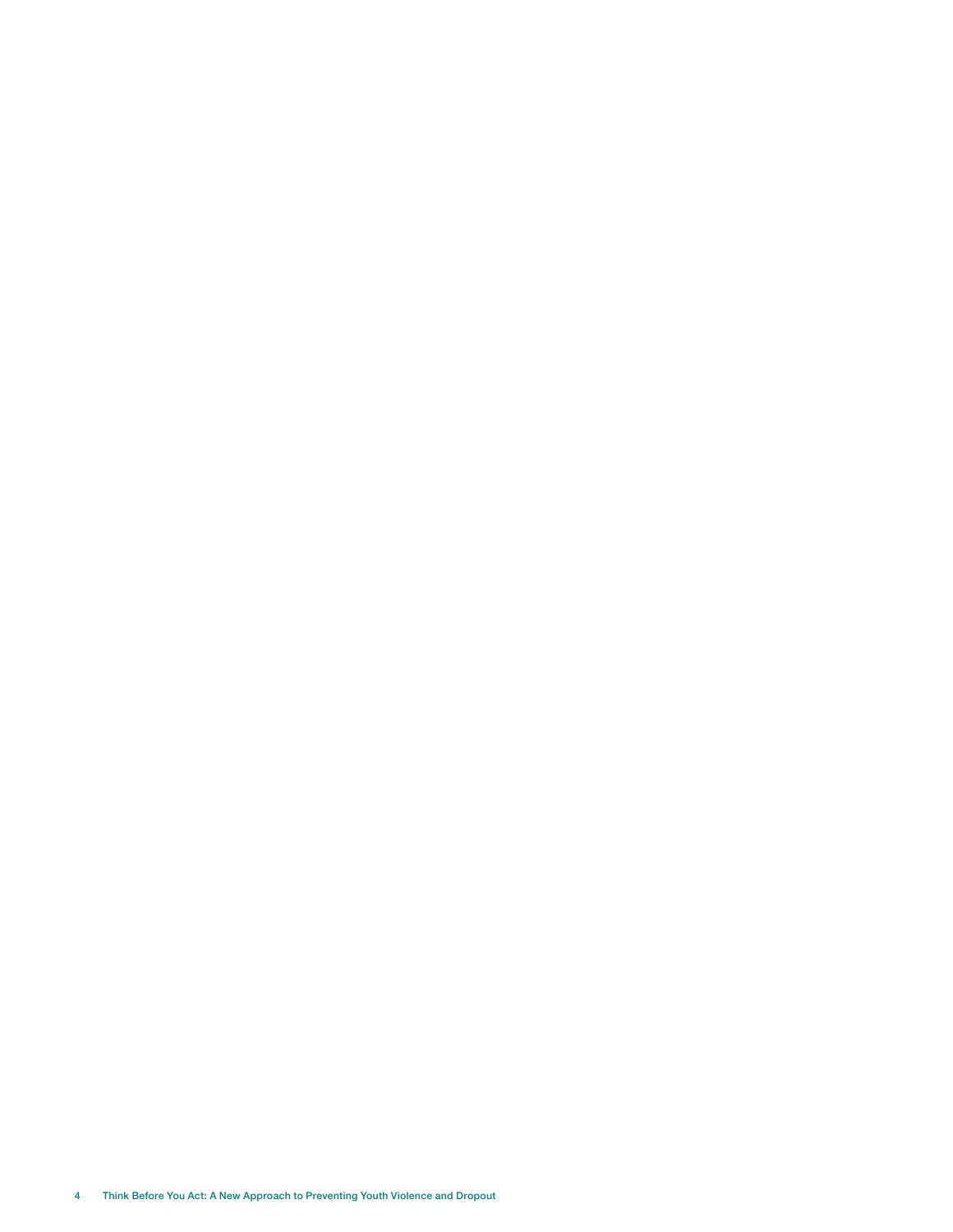Improving the long-term life outcomes of disadvantaged<br>youths remains a top policy priority in the United States.<br>The average four-year high school graduation rate in<br>the fifty largest urban school districts in America is mproving the long-term life outcomes of disadvantaged youths remains a top policy priority in the United States. The average four-year high school graduation rate in percent (Swanson 2009). Dropout puts young people at greatly elevated risk for becoming involved in crime and violence, imprisonment, adverse health, and poverty (Card 1994; Cutler and Lleras-Muney 2010; Lochner and Moretti 2004). Long-term progress in addressing these problems has been limited, in part because finding ways to improve outcomes for disadvantaged youths (particularly males) has proven to be challenging.<sup>1</sup>

We believe part of the explanation for why so many

previous interventions to help disadvantaged youths fail is because they assume, at least implicitly, that young people are forward-looking and that they consider the long-term consequences of their actions before they act. Educational or job-training interventions assume that youths will engage in human capital–building activities today that are often challenging, seemingly irrelevant, tedious, or even outright boring, in exchange for higher earnings several years down the road when they finally enter the job market. Criminologists often assume

that the prospect of higher future earnings will cause educational or job-training programs to reduce the risk that youths engage in crime; they reason that youths will realize that their improved long-term earnings prospects mean they have more to lose from engaging in crime. The dominant policy approach to reducing crime in America over the past forty years has been to put more and more people in prison for ever-longer prison terms, partly in the belief that the prospect of spending a few additional years behind bars (say, eight instead of five) will cause someone to think twice before he engages in a criminal act.

But these policy strategies fundamentally misunderstand the psychology and behavioral economics of so much of adolescents' behavior—or anyone's behavior, for that matter. A growing body of research suggests that behavior is driven by two very different types of decision-making, as brilliantly summarized by Daniel Kahneman in *Thinking, Fast and Slow* (2011): A lot of the behavior that each of us engages in every day is made intuitively, even automatically, with little deliberate thought—using what psychologists call "system 1." These automatic thoughts are susceptible to a number of learned rules of thumb (or heuristics) that can bias our judgments and decisions. Depending on the circumstances, decisionmaking and behavior can sometimes be more deliberate and

A lot of the behavior that each of us engages in every day is made intuitively, even automatically, with little deliberate thought...

> reflective—using what psychologists call "system 2." Yet, because deliberation is mentally costly, we usually rely on automatic behavior.

> Usually this reliance on automatic responses is adaptive. But automatic behavior can also sometimes lead us into trouble with consequences that can be particularly severe for some of the most socially disadvantaged and vulnerable young people in America growing up in distressed, dangerous urban communities. Too often, low-income youths (just like the rest of us) rely on automatic heuristics or behaviors that are useful in some circumstances but not in others—and they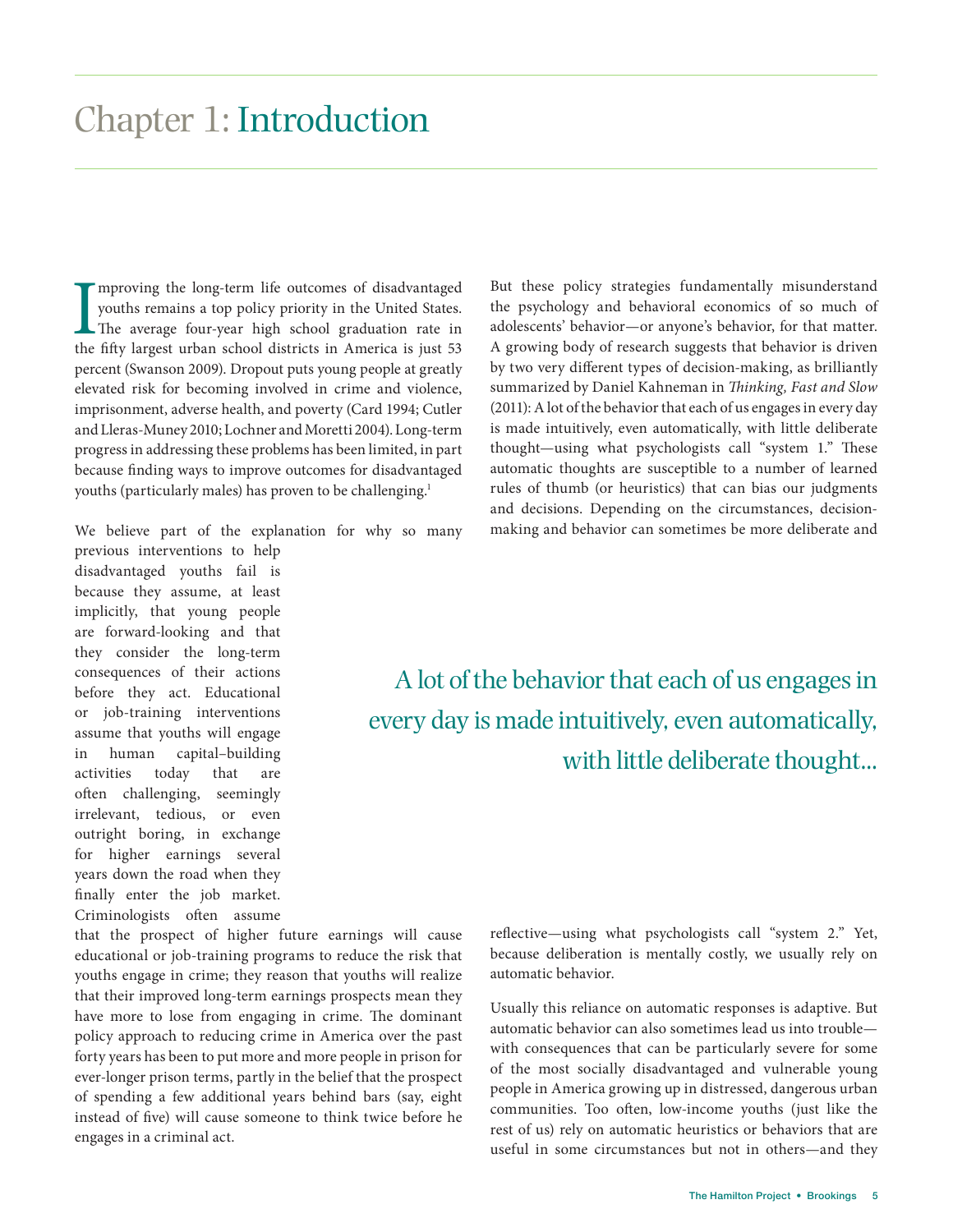(and we) sometimes don't quite realize which type of situation we are in. Policies to change the long-term benefits or costs associated with outcomes like schooling or crime may have little effect in cases where dropout or delinquency is driven by automatic behavior.

We believe that there can be very high returns to investing in social policy interventions to reduce those automatic behaviors that can at least in some circumstances lead to bad outcomes for disadvantaged youths living in distressed, dangerous urban neighborhoods. In particular, what psychologists call cognitive behavioral therapy (CBT) tries to help young people recognize when automatic judgments and decisionmaking may be maladaptive, and also to help youths identify and essentially debias biased heuristics. These sorts of CBT programs tend to be fairly short in duration (often just twenty to thirty hours total of programming) and thus have relatively modest costs of a few thousand dollars per participant.

The idea that this type of intervention can work may seem like wishful thinking, given how few previous social programs (including even very intensive, expensive programs) wind up successfully changing outcomes for disadvantaged youths particularly males. But research from several rigorous randomized controlled trials (RCTs)—the sort that provide gold standard evidence in medicine—that we have carried out with our collaborators suggests that even low-cost versions of this type of programming can generate very large behavior changes. These studies find increases in expected high school graduation rates of up to 20 percent (which is an important effect, given how flat the trend in U.S. graduation rates has been over the past forty years), and reductions in violent-crime arrests in three separate RCTs on the order of 30 to 50 percent.

The main barrier to scaling up this type of intervention nationwide is neither cost nor cost-effectiveness—it is the currently limited understanding of the key ingredients of successful programs. We believe there would be great value in starting to scale up this type of intervention through a five-year demonstration project, using the demonstration and scale-up process itself to learn more about what needs to be in place for versions of this type of intervention to work. Some of the Chicago programs our team has studied, including Becoming a Man (BAM) developed by Chicago-area nonprofit Youth Guidance, provide some initial ideas about what components of a successful version of this intervention might look like. In "The Proposal" section of this paper, we provide a roadmap for this demonstration and scale-up, which is intended to help us learn how this strategy works in cities other than Chicago, whether or how it needs to be modified in other cities, and how to "franchise" the basic intervention model so local nonprofit organizations can customize and deliver a version of it in their local communities. The costs of the demonstration and scaleup are \$50 million per year for the first two years, and \$100 million per year for the next three years. Rigorous evaluation would be a critical component of this initial demonstration phase so that by the end of five years we would know enough to ensure success at large scale and help transform the lives of some of America's most disadvantaged residents.

We estimate that the cost of providing every low-income teenager in the country with a year of this type of behaviorally informed programming would be on the order of about \$2 billion annually. The benefit–cost ratios we estimate for this type of intervention can be as high as \$30 in benefits to society for each \$1 invested. Even the most successful government programs rarely have benefit–cost ratios in this range, particularly programs targeted toward disadvantaged youths. Indeed, more than a few social or educational programs for this population seem to have little or no evidence for effectiveness at all. We thus propose repurposing \$2 billion of existing funds for these sorts of behaviorally informed programs.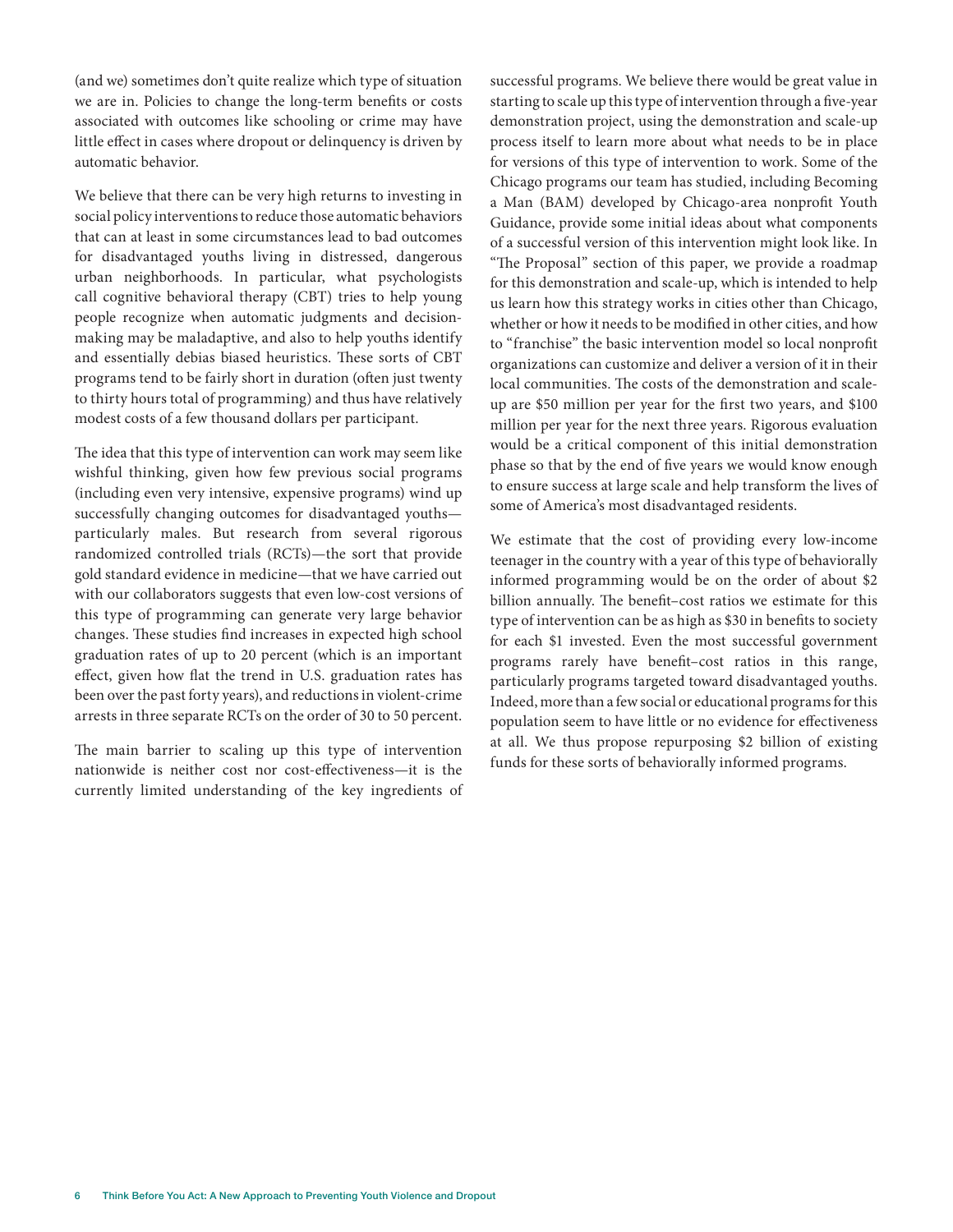It is amply and depressingly clear that a constellation of adverse life outcomes like truancy, delinquency, violence involvement, and high school dropout cluster together with greatly elevated prevalence rates among low-in t is amply and depressingly clear that a constellation of adverse life outcomes like truancy, delinquency, violence **L**involvement, and high school dropout cluster together youths living in high-poverty neighborhoods. It has been less clear what to do about them.

### A. UNDERSTANDING THE PROBLEM

The fact that adverse schooling outcomes and other risky behaviors are more prevalent in disadvantaged areas, and tend to cluster together, often leads to the conclusion that these behaviors are the result of conscious, deliberate decisions by youths about what sorts of lives they wish to lead. Someone who drops out of school, sells drugs, and periodically engages in violence has made enough individually and socially harmful choices to suggest to many observers that these decisions are intentional, not accidental. But a closer look suggests many of these decisions do not seem to be very thought out, despite their prevalence.

The earliest risk behavior observed for most children is disengagement with school—that is, truancy. For example, the Chicago Public Schools (CPS) serve more than 400,000 students, of whom 87 percent are from low-income families and more than 90 percent are ethnic or racial minorities (CPS 2014). Around one in eight students in kindergarten through grade 8 misses more than four weeks of school each school year. The problem is particularly acute for black children, whose truancy rates in kindergarten through grade 8 are at least two and a half times those of either whites or Hispanics.<sup>2</sup> By the time these children reach high school, prevalence of truancy is much higher still.

The culmination of chronic truancy is dropout.<sup>3</sup> Among major urban school districts in the United States, the average four-year cohort graduation rate is just 53 percent (Swanson 2009). Particularly puzzling is that the high school graduation rate in the United States has not changed much in forty years, as seen in figure 1, despite the fact that the earnings premium to having either a high school or college diploma has increased dramatically over this period (Goldin and Katz 2008; Heckman and LaFontaine 2010; Murnane 2013). In Chicago as of this writing, just 8 percent of CPS students will go on to graduate from a four-year college (Allensworth 2006).

Why do so many young people miss so much school and eventually drop out? Is it because they sat down, did the calculations, and decided that the labor market rewards for a high school diploma or four-year college degree are inadequate? The most common reasons students reported for their truancy include social anxiety stemming from peer interactions, safety concerns, poor academic achievement and comprehension, and seeking parental attention (Dube and Orpinas 2009; McShane, Walter, and Rey 2001). One of the most common reasons cited for dropping out of high school is "dislike of school" (Jordan, Lara, and McPartland 1996; Rumberger 1987). Other commonly reported reasons include "I couldn't get along with teachers," "I couldn't keep up with my school work," "I was failing at school," and "I felt I didn't belong at school" (Jordan, Lara, and McPartland 1996). These are short-term (but very salient) factors that drive a key life decision that has major long-term consequences.

Or consider the closely related problems of delinquency and violence: nearly 70 percent of black male dropouts will spend time in prison by their mid-thirties (Western and Pettit 2010). Among males ages fifteen to twenty-four, the 2010 homicide rate for blacks was eighteen times that of whites (75 vs. 4 per 100,000 residents). Because homicide disproportionately affects the young, more years of potential life are lost to homicide among black males than to the nation's leading overall killer—heart disease (Centers for Disease Control and Prevention [CDC] 2014).<sup>4</sup> Popular media representations of violence typically emphasize premeditated acts committed to further some instrumental end of an organized criminal group—think of Chris Partlow and Snoop Pearson in *The Wire* going out to commit a hit on behalf of Marlowe Stanfield in his drug war against Avon Barksdale, even bringing along construction equipment in order to dispose of the bodies among Baltimore's many abandoned houses. In reality, even serious violence often is not premeditated. In Chicago nearly 70 percent of all homicides stem from an altercation, whereas only 10 percent stem from drug-related gang conflicts where deliberate premeditation might be more likely (Chicago Police Department 2011).<sup>5</sup>

Risky, often not-very-thought-through behavior by disadvantaged youths also has important implications for the next generation, not just for these youths themselves.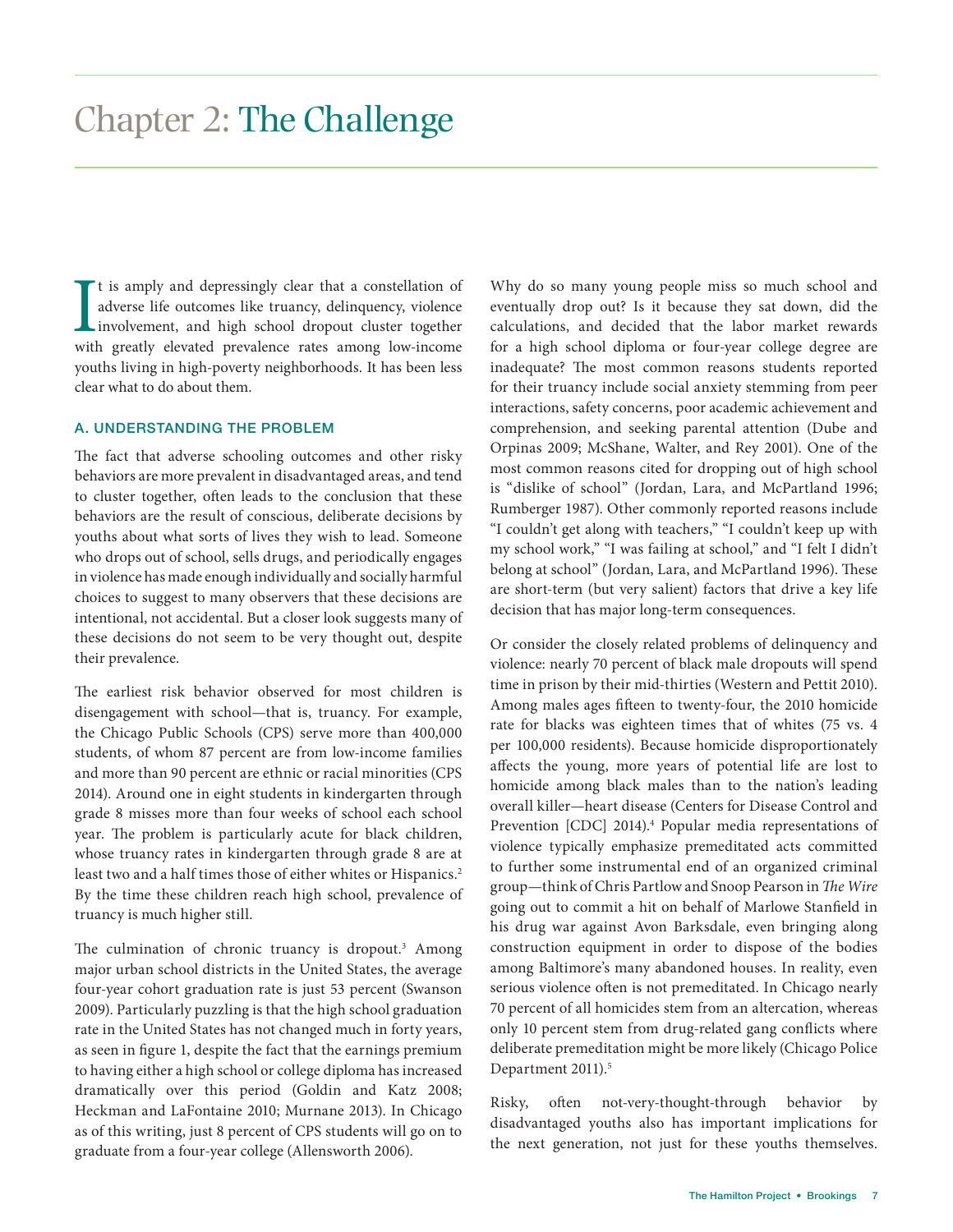## FIGURE 1. High School Graduation Rates in the United States, 1950–2008



n.d.; authors' calculations. Note: Estimates for 1950–1969 come from Goldin and Katz (2008). The estimates for 1970–2008 are an average of estimates from Goldin and Katz (2008), Heckman and LaFontaine (2010), NCES (2007, 2012), and BLS n.d. Graduation rate refers to the percentage of students who receive a regular diploma within **HAMILTO BROOKINGS** 

Living in a disadvantaged community increases the frequency that youths will engage in sexual intercourse, the number of partners they will have sex with, and their likelihood of engaging in unprotected sex (Baumer and South 2001). Even though birth rates among teenagers ages fifteen to nineteen overall are near historic lows, a wide racial divide persists. The birth rate among black and Hispanic youths in that age range is more than twice the rate of their white counterparts (Martin et al. 2012). Fully 78 percent of teen pregnancies are reportedly unintended (Henshaw 1998).

four years of entering ninth grade.

Of course many adverse life outcomes do often result from the accumulation of a series of decisions that people make every year, or month, or even every day. The frequency of these decisions does not mean that there is no role for the sort of intervention that we describe here, as we discuss further below. But the fact that even the most serious social problems can often stem from just a single bad decision made in the moment helps highlight the power of the intervention strategy we propose.

#### B. LIMITS OF PREVIOUS APPROACHES

The dominant liberal approach to reducing crime and dropout has been social programs, often in the form of education, job training, or subsidized-work programs to enhance opportunities people have to improve their own long-term life prospects. The dominant conservative approach has been to lean more and more heavily on punishment—specifically, to put more people in prison for ever-longer prison terms. Since the 1970s the incarceration rate in the United States has increased by 450 percent. We now have 2.2 million people behind bars, with the highest incarceration rate in the world (Glaze and Parks 2012). Both approaches largely assume that youths are forward-looking and that they consider the consequences of their actions. (Incarceration proponents recognize that prison can mechanically reduce crime by also incapacitating dangerous people and keeping them away from everyone else, but certainly the hope is for deterrence also.) The limitations of these approaches, perhaps because their underlying assumption is so often violated, can be seen by the limited progress the United States has made in the past forty or fifty years in reducing either dropout or homicide rates (see figures 1 and 2).<sup>6</sup>

A growing body of research in psychology and behavioral economics about what drives human behavior provides a candidate explanation for why standard approaches have not been more effective: often when people act they are not thinking about the future, or even thinking at all—they are behaving automatically. This automaticity is not unique to at-risk youths—it is a universal feature of how we address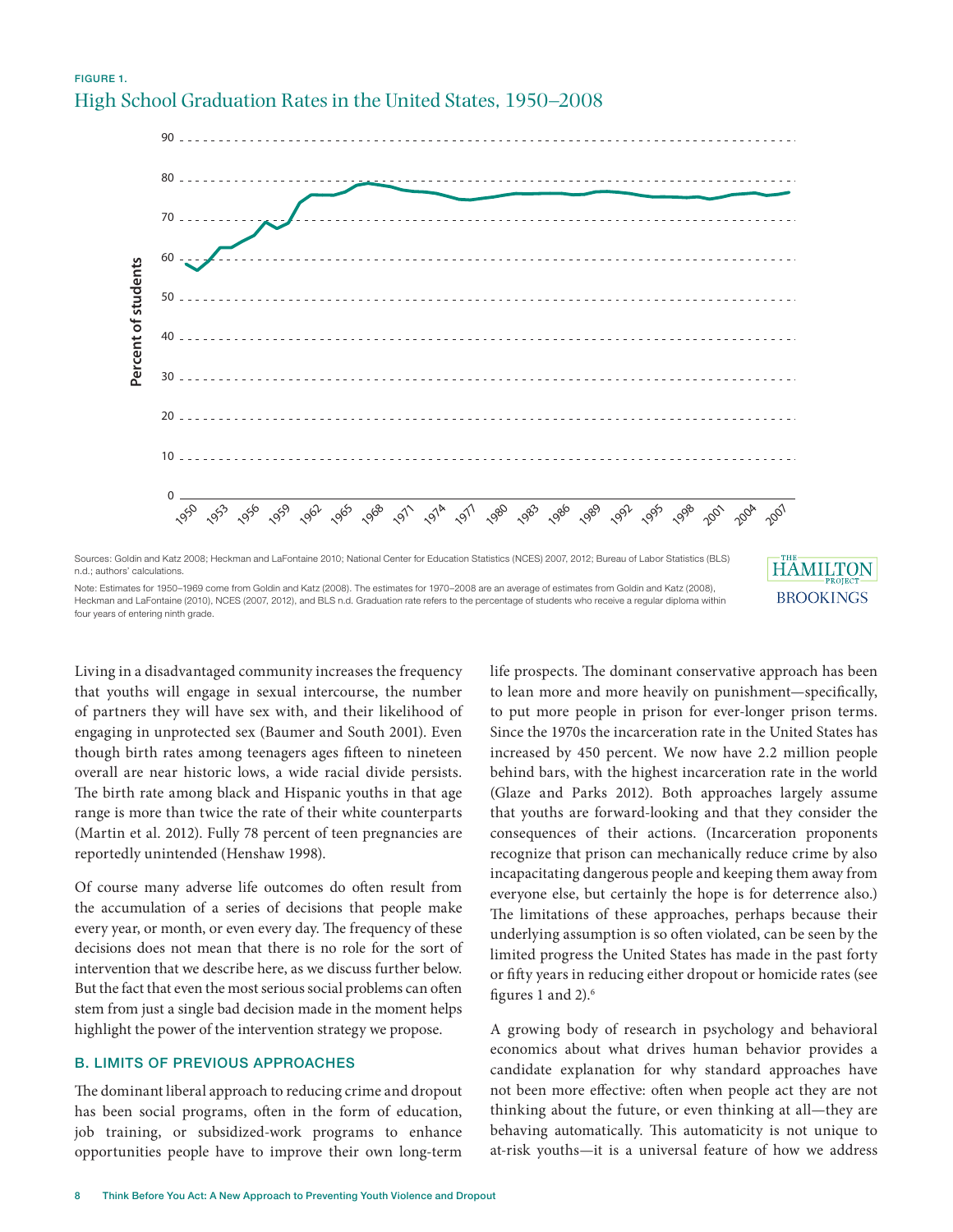### FIGURE 2. Homicide Rate in the United States, 1950–2012



problems and make decisions. But the consequences of this behavior may be particularly severe for young people growing up in disadvantaged urban areas.

To appreciate just how universal automatic behavior is, imagine that we played a game where we quickly flashed words in front of you and asked you to name the color of the ink in which the words were printed. And imagine that we flashed the word "green" printed in red ink; or, if you have a hard time imagining it, here it is: **GREEN**. Your first instinct would actually be to say "green," because you are so used to reading words presented before you that you do it automatically. And indeed this is often an adaptive way to interact with words. But in this context it is a mistake. And this sort of mistake lies at the heart of a growing literature in behavioral science that highlights how much of human behavior is not carried out deliberately.

Instead, our decisions are often driven by fast, intuitive, and automatic thoughts that stem from what Kahneman (2011) calls system 1 processing (see table 1). A hallmark of system 1 processing is that people often apply heuristics that are adaptive to situations they commonly face, but are sometimes poorly suited to certain environments. We say "green" when we should say "red."

For example, if a teenager grows up in an environment where his well-being depends on not being seen as a pushover, then it is adaptive for him to learn to retaliate when someone insults him.

#### TABLE 1.

#### Two Cognitive Systems

| System 1 (Intuitive)                  | System 2 (Reflective) |  |  |  |
|---------------------------------------|-----------------------|--|--|--|
| <b>Process Characteristics</b>        |                       |  |  |  |
| Automatic                             | Controlled            |  |  |  |
| Effortless                            | Effortful             |  |  |  |
| Associative                           | Deductive             |  |  |  |
| Rapid, parallel                       | Slow, serial          |  |  |  |
| Process opaque                        | Self-aware            |  |  |  |
| Skilled action                        | Rule application      |  |  |  |
| <b>Content on Which Processes Act</b> |                       |  |  |  |
| Affective                             | Neutral               |  |  |  |
| Causal propensities                   | <b>Statistics</b>     |  |  |  |
| Concrete, specific                    | Abstract              |  |  |  |
| Prototypes                            | Sets                  |  |  |  |

Source: Kahneman and Frederick 2002.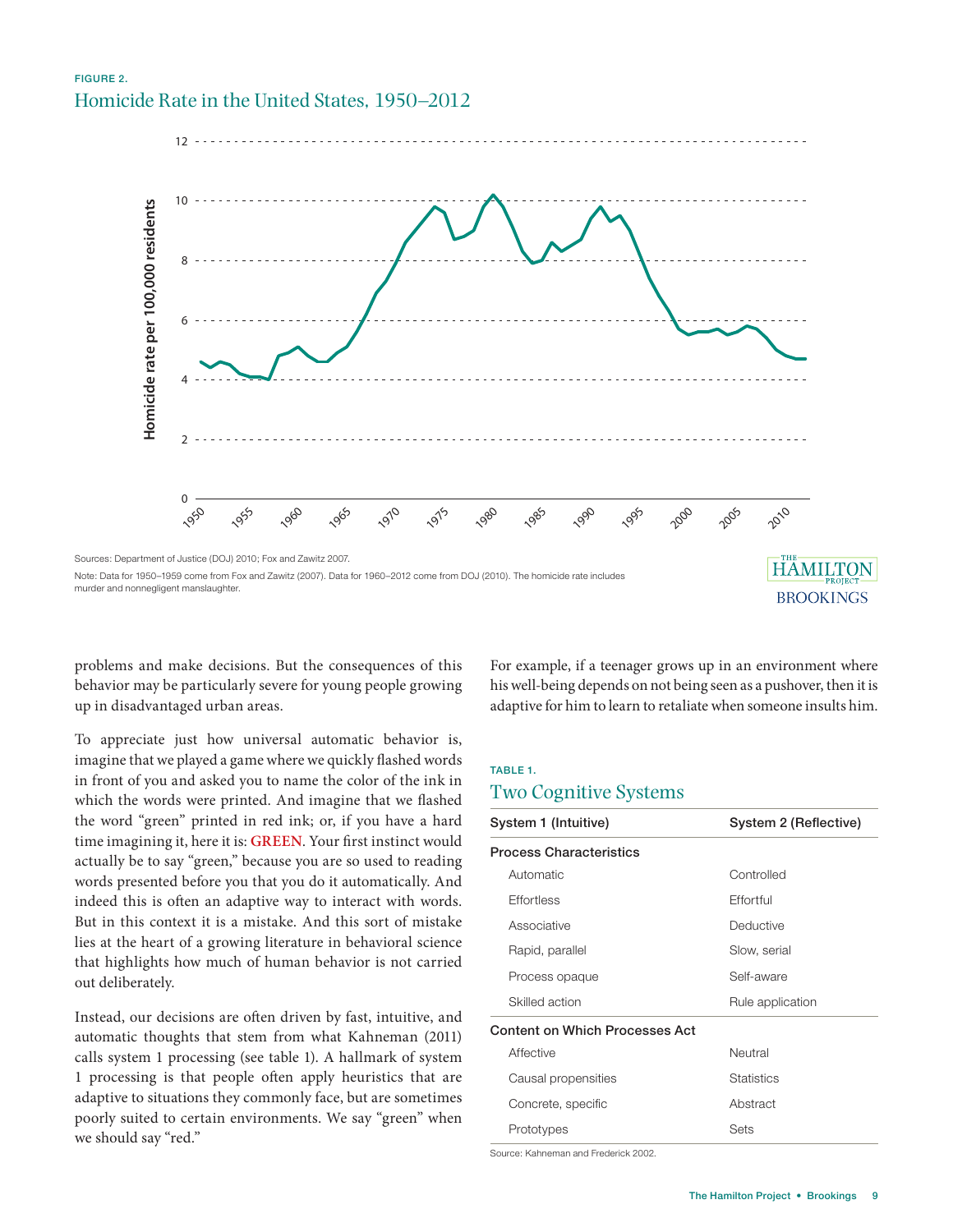In distressed, high-crime areas where sources of formal social control, like police or schools, are overwhelmed, people are on their own. People in this circumstance learn to automatically push back when threatened to avoid additional victimizations in the future (see, e.g., Anderson 1999; Papachristos 2009). But if he is holding a gun when confronted, then (unless he really faces a serious threat to his safety) it may be better to override this heuristic; he needs to say, "red." If a teenager hears a teacher say, "Sit down and be quiet," the youth might instinctively or automatically perceive this as a situation where he should retaliate, act up, and preserve his reputation.

What can be done to curb system 1–driven, automatic violence? Research in behavioral science suggests that moredeliberative, system 2 processing can help correct thinking errors in system 1 processing. But system 2 processing is effortful. When we are tired or distracted, system 1 errors go unchecked. This poses a clear challenge and opportunity for antiviolence programs: finding ways to nudge youths toward a more reflective way of approaching everyday situations. A natural first step for reducing social harm from system 1–driven behavior that is maladaptive in some circumstances would be to first make young people aware of their automatic tendencies so they can pay attention to situations where they need to slow down and think more deliberately. That is, interventions will gain traction if they focus on meta-cognitive development, or helping kids to "think about their thinking," to notice where (and why) they might be saying "green" when they should say "red."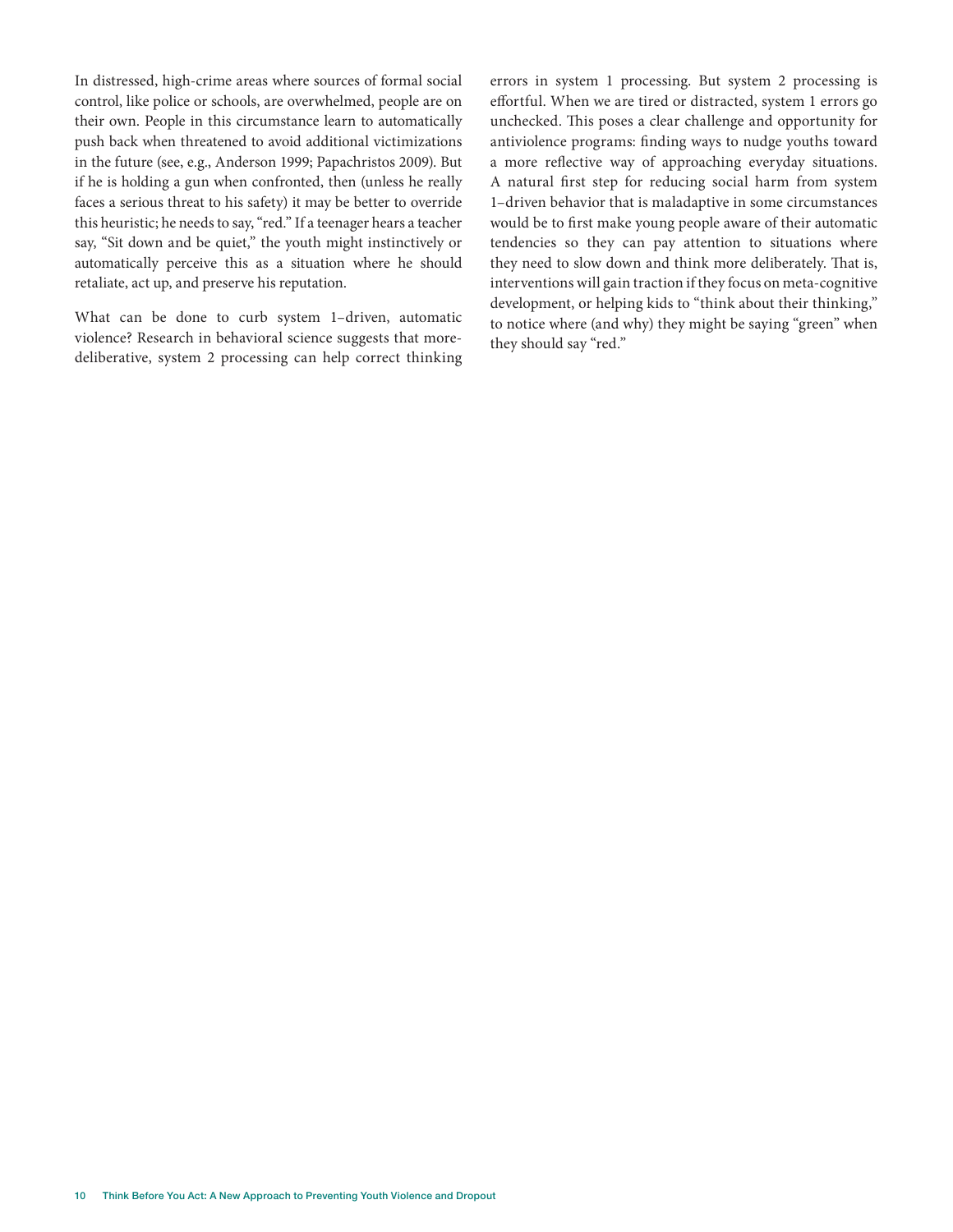The ather than trying to change youths' behavior by changing the rewards or punishments they will face five, ten, or twenty years into the future, a different and perhaps more-effective strategy is to acknowledge that a gr changing the rewards or punishments they will face five, ten, or twenty years into the future, a different and perhaps more-effective strategy is to acknowledge that a great deal of youths' behavior is automatic. We believe it is possible to make a big difference at low cost by working with disadvantaged youths to recognize those situations in which their automatic responses are likely to be maladaptive and lead to trouble, and to help them slow down and act more deliberately. The evidence (and benefit–cost ratios) from trying this approach several times now in the Chicago context look quite good, and builds on a body of work in which the federal government has made major investments over the years. The key challenge for scale-up will be to figure out exactly what active ingredients and dosages need to be in place for this strategy to work in general, and what modifications are needed for different contexts. We offer a fiveyear plan to determine how to successfully take this to scale at a cost of \$50 to \$100 million per year. For the at-scale program we anticipate \$2 billion would provide one year of this type of intervention to every disadvantaged teenager in America.

#### A. THE GENERAL APPROACH

A promising class of meta-cognitive interventions relies on core principles from cognitive behavioral therapy. CBT starts with the observation that events in the world activate thought processes in the mind. These thought processes then drive behaviors. The central premises of CBT closely follow the argument about system 1 and system 2 processing. First, we are rarely aware of the thought processes that drive behavior; instead, we believe that events directly lead us to feel and act a certain way. Second, our automatic thoughts are often biased in predictable ways. For example, people often overgeneralize and assume that a single negative event is symptomatic of a broader problem. In other words, people jump to conclusions, forming negative interpretations even before there is evidence to support them. People personalize negative events, selectively filter the world, and catastrophize negative outcomes (that is, make negative events even more negative than they really are). And they do that without conscious awareness.

CBT addresses these automatic behaviors by making people more aware of their own thoughts and how their thoughts drive behavior. This naturally disrupts automaticity and

creates a more-reflective way of responding to situations. Instead of mindlessly watching oneself act out in response to an insult, CBT introduces a meta-cognitive process in which people step back and monitor their instinctive thoughts, and then consider whether they are accurate or whether they are distorted in some common way. A large body of research funded by federal government agencies including the National Institutes of Health has shown that the CBT approach can address problems like anxiety, depression, and aggression. But, more generally, CBT teaches people that many of their thoughts, feelings, and behaviors are generated automatically. With greater reflection, additional solutions, or solutions that are better tailored to the actual situation, present themselves.

This style of intervention closely follows the path that behavioral science has taken to correct common errors in how people think and decide. For example, Lovallo and Kahneman (2003) suggest that decision errors can be addressed if people step back and take what they call an outside view, where they situate the current problem among similar scenarios that they have seen before, as a guide to coming up with moredeliberate, more-reflective solutions. Idson and colleagues (2004) find that decision-making errors can be curbed if people see analogies between various problems and situations, reminding them of the repertoire of solutions that they already have at their disposal. Importantly, not only might these meta-cognitive interventions be more effective than the standard liberal and conservative approaches that have been tried over the past several decades, but they also might be less expensive and deployed more easily.

#### B. WHY THIS MIGHT WORK: CBT INTERVENTIONS

We believe that CBT interventions are promising partly because they fit so closely with what psychology tells us about how people often behave, and partly because of the promising results from the four separate CBT experiments our research team has carried out in Chicago.7

Three of our four CBT experiments examine a version of CBT called Becoming a Man (BAM), which was developed and implemented by two Chicago-area nonprofit organizations, Youth Guidance and World Sport Chicago. Our first experiment was carried out in the 2009–10 academic year, in which 2,740 male youths grades seven to ten attending public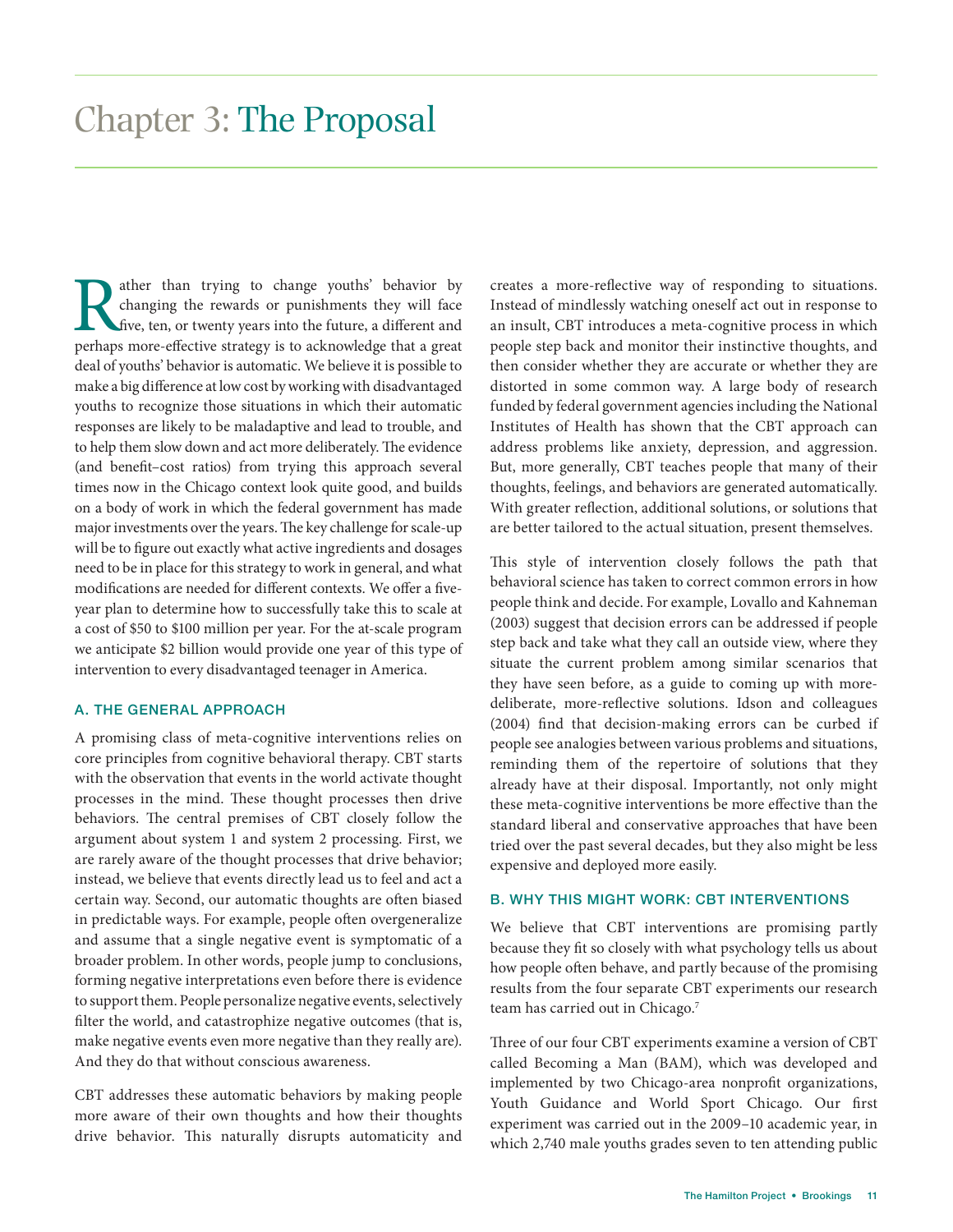### BOX 1. The Fist Exercise

In the fist exercise program staff divide students into pairs. One student is told he has thirty seconds to get his partner to open his fist, then the exercise is reversed. Physical force is almost always the preferred method to compel counterparts to open their hands. After the exercise, the group leader asks the youths to explain what they tried and how it worked, pointedly noting that (as was commonly the case) almost no one simply asked his partner to open his fist. When asked why, youths would frequently say, "He wouldn't have done it" or "He would have thought I was a punk," to which the group leader would respond by asking, "How do you know?"

The exercise serves two purposes: First, it is an experiential way of teaching students about hostile attribution bias, or the instinctive assumption that the other person has negative intent; second, it helps engage some who would not normally sign up for a prosocial activity by subversively showing them that beyond getting to skip an academic class, the very first activity of the program involves sometimes-rowdy horseplay.

schools in distressed, dangerous Chicago south-side and westside neighborhoods were randomly assigned to program or control conditions. Youths assigned to programming were offered in-school and after-school programming that exposed them to prosocial adults, occupied them during high-risk hours after school, and implemented aspects of CBT.

The in-school treatment offered the chance to participate in up to twenty-seven one-hour, weekly group sessions during the school day over the academic year. The intervention was delivered to groups of no more than fifteen youths with a realized youth-to-adult ratio of 8:1. It focused on enhancing meta-cognition by using stories, movies, and metaphors to illustrate unhelpful automatic behaviors and biased beliefs at work in the lives of others. The program was manualized and can be delivered by college-educated people without specialized training in psychology or social work, although Youth Guidance did prefer this sort of training when selecting its program providers. Our observations of program sessions also made clear that the ability of providers to keep students engaged is likely to be essential to program success.

Program staff taught youths to use behavioral experiments to empirically test their biased beliefs during program sessions and as homework between sessions. The program places special emphasis on common processing errors of social information and problems around perspective-taking, such as catastrophizing and focusing on overly narrow, shortterm goals. Because monitoring automatic thoughts requires effort, CBT helps focus this effort by helping people recognize indicators that some maladaptive automatic thought or biased belief is being triggered. A shift to some aversive emotion is one common cue (Beck 2011). Given the common risks for this population, a key focus was on anger as a cue. The nature of this exercise is best illustrated by example: the first activity for youths in the program, described in box 1, is the

fist exercise. These types of activities teach students about biases that can result from the reliance of people's automatic systems on heuristics (rules-of-thumb) that can be adaptive most of the time but maladaptive in some circumstances. One example illustrated by the fist exercise is hostile attribution bias—that is, hypervigilance to threat cues and the tendency to overattribute malevolent intent to others (Dodge, Bates, and Pettit 1990). This bias seems to be more prevalent among youths from disadvantaged backgrounds, partly due to the heightened risk of having experienced abuse growing up.

The after-school portion of the program, delivered by World Sport Chicago, is designed to enhance participation rates and reinforce what youths learn during the in-school program by providing opportunities for them to reflect on automatic responses and decision-making. The after-school sessions are one to two hours each and teach nontraditional sports such as archery, boxing, weightlifting, handball, wrestling, and martial arts. These sports—which require a high degree of self-control and focus, and an appropriate channeling of aggression—offer youths another opportunity to reflect on their automatic behavior.

Participation in BAM in the 2009–10 academic year was found to reduce violent-crime arrests by fully 44 percent, with declines of 38 percent in other crimes (driven by fewer weapons offenses, vandalism, and trespassing offenses within this "other crime" category) (Heller et al. 2013). While there were no statistically significant differences in arrests between the program and control groups the year after programming ended, violence is so costly to society (and the program is so inexpensive) that even one year of substantially reduced violence involvement is enough to generate benefit–cost ratios of up to 30-to-1, depending on how we monetize the costs of crime.<sup>8</sup> Moreover, the 2009-10 BAM experiment did find sustained gains in schooling outcomes that persisted after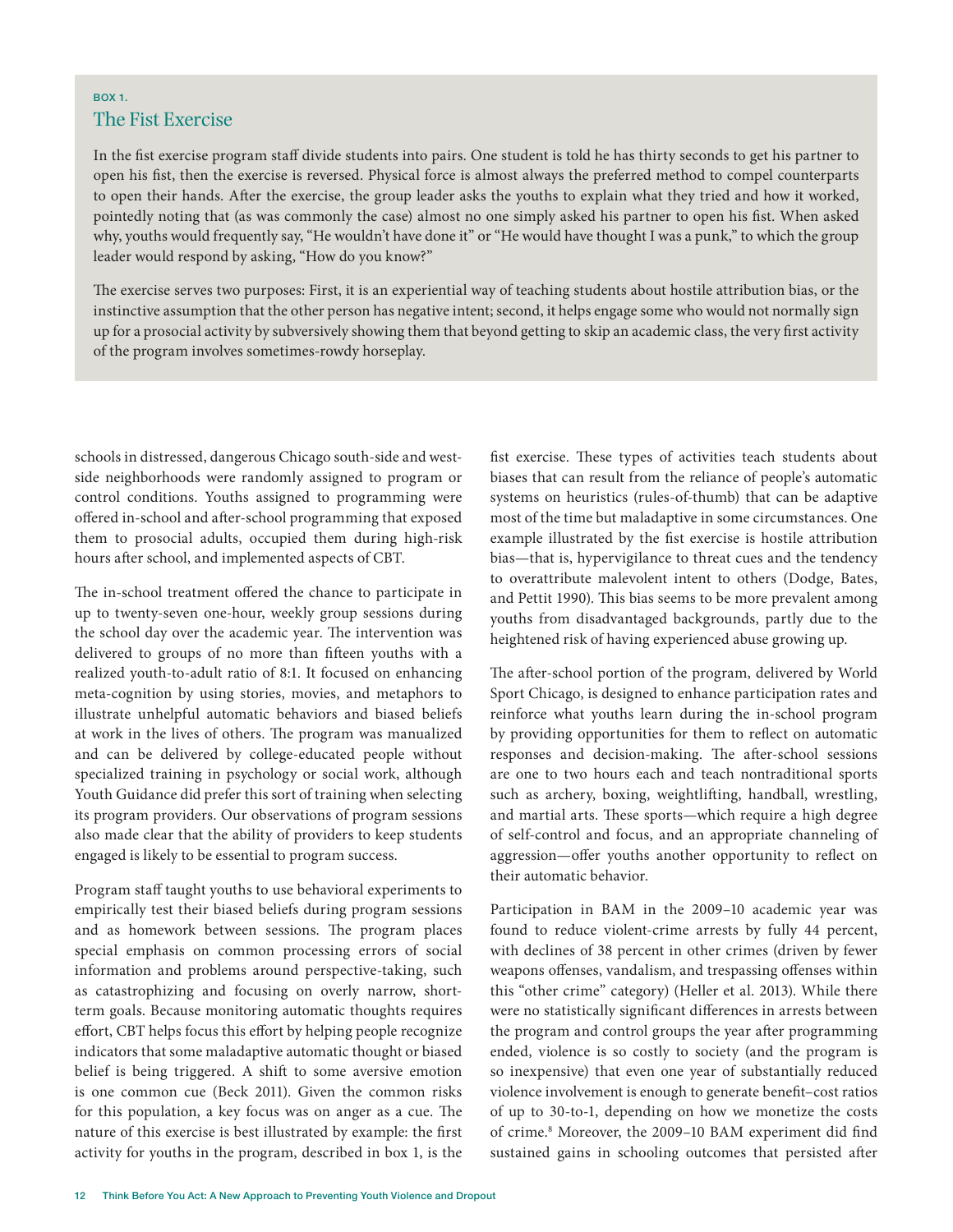the program year. While the youths in the study sample are still too young to have completed high school, their measured changes in school engagement levels forecast gains in expected graduation rates on the order of 7 to 22 percent of the control group's expected graduation rate.

In the summer of 2012, the city of Chicago and our collaborator Sara Heller, who is now on the faculty at the University of Pennsylvania, randomly assigned 1,634 male and female youths from Chicago high schools to receive a summer job (364 participants), to receive a summer job plus a version of CBT (either BAM or a version provided by a different local nonprofit) (366 participants), or to be in the control group (904 participants). Youths were offered five hours of work and/or services, five days a week; jobs-only youths worked five hours a day, while youths assigned to jobs and CBT worked three hours a day and participated in two hours of CBT programming each day. Youths were paid the Illinois minimum wage of \$8.25 an hour. They also received one meal a day and bus passes where appropriate. Follow-up analysis of administrative arrest records showed few effects on schooling outcomes, but showed reductions in violent-crime arrests by youths who participated in any sort of programming of 51 percent compared to those in the control group (University of Chicago Crime Lab 2013). It is important to note that unlike the 2009–10 BAM experiment described above, this study of youths who participated in BAM as part of a summer jobs program did show violent-crime impacts that persisted beyond the end of the program period, with outcomes measured for about seven months after the program ended.

In the 2012–13 academic year, our team partnered with CPS to randomly assign 106 ninth- and tenth-grade male youths at one south-side Chicago high school to receive BAM, to receive BAM plus high-dosage academic remediation, or to be in the control condition.9 Analysis of the CPS student school records for youths in this study showed that program participation reduced the number of course failures by about two thirds, reduced school absences by about one quarter, and reduced out-of-school suspensions by a nearly statistically significant margin of about one half of the control group's rate (Cook et al. 2014). While our team was for various reasons not able to link this study sample to administrative arrest records, the observed impacts on student school outcomes are very predictive of future crime involvement and imply reductions in violent-crime arrest rates of 26 percent over the program year and follow-up year after the program has ended.10

It should be noted that several of the treatment arms we examined in these three experiments blend BAM with some other form of programming (after-school activities, summer jobs, or high-dosage academic remediation). Unfortunately, the sample sizes in the experiments we have carried out so far are not large enough to disentangle the effects of the different components; our team currently has a larger experiment in the field in Chicago that will finally isolate the effect of BAM. However, the fact that so many previous programs for disadvantaged youth seem not to work, combined with the fact that there were consistent beneficial effects found in the three programs in which BAM is the one common ingredient, makes us think that BAM is contributing to these effects.

We also have a fourth experiment that makes us even more inclined to think there is something to the idea of using CBT to help disadvantaged youths (Heller, Guryan, and Ludwig forthcoming). This comes from a randomized experiment we carried out in collaboration with the Cook County, Illinois, Juvenile Temporary Detention Center (JTDC), which is where the highest-risk youths arrestees in the Chicago area are housed while awaiting disposition of their cases. This intervention tests a very different CBT curriculum from BAM and is delivered by detention-center staff rather than by program providers hired specifically to deliver CBT (as in BAM).

Under court order the JTDC has for many years been run by a temporary administrator whose primary responsibilities included dividing up the administration of the 500-bed facility into about ten separate fifty-bed units. He began to implement a series of changes one by one in the different residential units, which included having youths receive CBT programming delivered by trained detention staff, and slowly increasing the educational-attainment requirements for JTDC staff. Instead of letting the youths spend time watching TV, the JTDC used a CBT-based curriculum that had been developed by Dr. Bernie Glos for the DeKalb County, Illinois detention facility. The program also introduced behavior-modification principles, including a token economy in which participants earned good behavior points they could redeem for anything from extra snacks to more exercise time. The administrator was about halfway through changing residential units to adopt this programming when a union lawsuit halted further changes, so for an extended period about half the fifty-bed units within the facility were using CBT programming while half were not.

Between November 2009 and March 2011, 3,025 separate youths entered the JTDC and were randomly assigned to either CBT or status quo centers within the facility. (Because some youths enter the facility more than once during the study period, the total number of youth-spells—5,727—is larger than the number of youths). Youths who received treatment were 20 to 24 percent less likely to come back to the JTDC after receiving CBT compared to those in the control group, measuring outcomes through eighteen months after release. CBT programming also led to a 10 percent reduction in severe disciplinary infractions committed by youths while inside the JTDC during our study period.

Our team is still in the process of linking these youths to arrest records, so we cannot compare the magnitude of these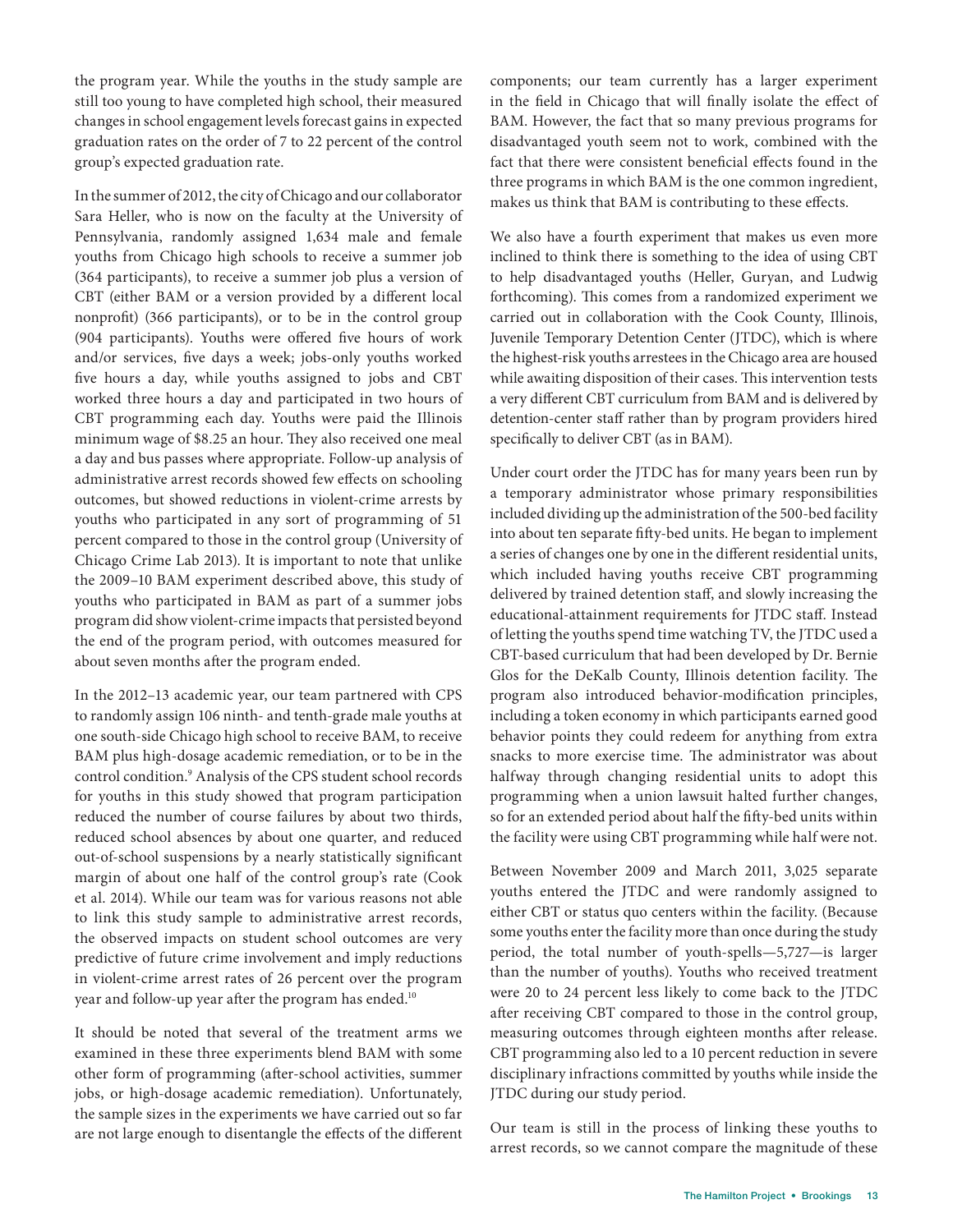### TABLE 2. Cognitive Behavioral Therapy (CBT) Interventions

| Program     | Population                                                                                      | Program treatment                                                                                                                                                                                       | Results for participants                                                                                                                                                                                                                                |
|-------------|-------------------------------------------------------------------------------------------------|---------------------------------------------------------------------------------------------------------------------------------------------------------------------------------------------------------|---------------------------------------------------------------------------------------------------------------------------------------------------------------------------------------------------------------------------------------------------------|
| 2009-2010   | 2,740 males in grades 7-10 attending<br>public schools in south-side and west-<br>side Chicago. | Participants received in-school<br>and after-school programming with<br>prosocial adults who implemented<br>aspects of CBT, through Youth<br>Guidance's Becoming a Man (BAM)<br>program.                | Violent-crime arrests fell by 44 percent<br>(with declines of 38 percent in other<br>crimes) that year.<br>There were sustained gains in<br>schooling outcomes. Graduation<br>rates are expected to be 7-22 percent<br>higher for program participants. |
| Summer 2012 | 1,634 male and female youths from<br>Chicago high schools.                                      | Participants either received a summer<br>job or received a summer job plus<br>a version of CBT (either BAM or<br>some equivalent offered by another<br>Chicago-area nonprofit).                         | Violent-crime arrests fell by 51<br>percent. Violent-crime impacts<br>persisted beyond the end of the<br>program period.                                                                                                                                |
| 2012-2013   | 106 males in grades 9-10 attending a<br>public school in south-side Chicago.                    | Participants received either BAM, or<br>BAM plus high-dosage academic<br>remediation.                                                                                                                   | The number of course failures fell by<br>approximately 66 percent during the<br>program year.                                                                                                                                                           |
|             |                                                                                                 |                                                                                                                                                                                                         | The number of school absences fell by<br>approximately 25 percent during the<br>program year.                                                                                                                                                           |
|             |                                                                                                 |                                                                                                                                                                                                         | Impacts on school outcomes imply<br>reductions in expected future<br>violent-crime arrest rates of 26 percent<br>over the program year and after the<br>program has ended.                                                                              |
| 2009-2011   | 3,025 youths at the Cook County,<br>Illinois Juvenile Temporary Detention<br>Center (JTDC).     | Participants received CBT<br>programming delivered by trained<br>detention staff. A token economy<br>rewarded good behavior with points<br>that were redeemable for snacks,<br>more exercise time, etc. | Likelihood of returning to the JTDC fell<br>by 20-24 percent in eighteen months<br>after release.                                                                                                                                                       |
|             |                                                                                                 |                                                                                                                                                                                                         | The program reduced severe<br>disciplinary infractions committed by<br>youths while inside the JTDC by 10<br>percent.                                                                                                                                   |

effects to those in BAM for a common set of outcomes like violent-crime arrests. But the fact that a very different CBT curriculum from that of BAM, delivered by different types of providers (detention staff vs. professional CBT providers), is still capable of generating statistically significant changes in youth behavior provides additional support for the potential promise of scaling up CBT to help disadvantaged youths. For a summary of the four CBT interventions and their results, see table 2. For conceptual reasons we are inclined to prefer the BAM CBT curriculum over the JTDC CBT curriculum, partly because the BAM curriculum is more experiential (that is, it is more "show" than "tell").

#### C. THE WAY FORWARD: OUR PROPOSAL

Given the apparent success of these previous CBT programs in Chicago, there would seem to be great value in trying to harness the power of this general approach to help disadvantaged youths nationwide. The barrier to scaling this approach up is not likely to be cost: we estimate that the annual cost of scaling this sort of behaviorally informed intervention nationwide would be around \$2 billion total.<sup>11</sup> To provide some context, this spending level is about one quarter the annual federal budget for the Head Start early childhood program (\$8 billion), and miniscule compared to the approximately \$200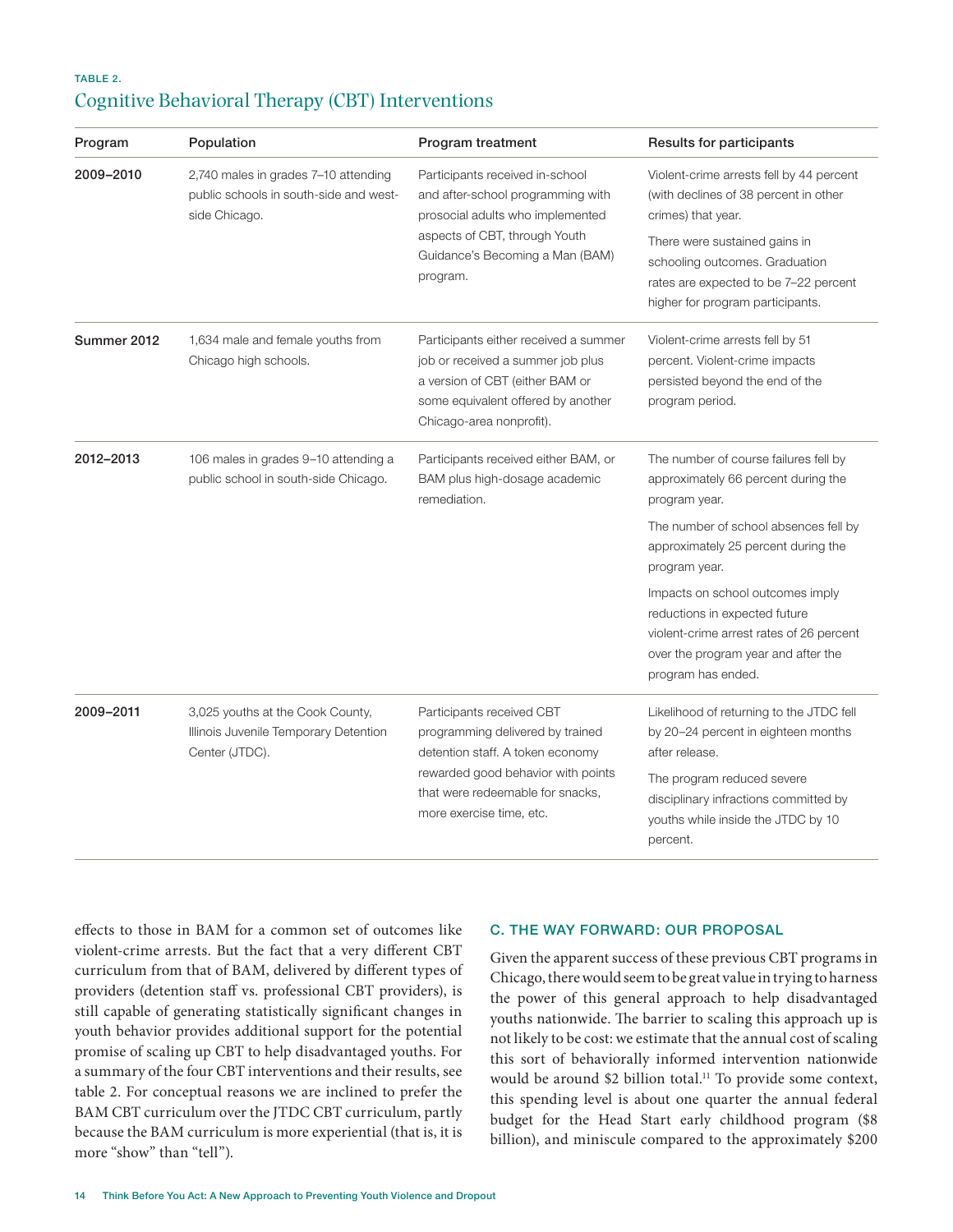billion that the United States spends each year on the criminal justice system (Census Bureau 2012, Table 345), the additional \$220 billion spent on safety-net programs for families with children (Currie 2006), and the \$590 billion or so spent per year on K-12 public schools (Census Bureau 2012, Table 261).<sup>12</sup>

The challenge is that at present we do not know exactly which CBT ingredients are crucial for success, nor do we understand well how the model should or must be adapted to fit local circumstances (including how to make the model work for girls, since tests in Chicago have mostly only included boys). Adaptation to local conditions may be critical because CBT is about helping youths recognize those particular situations in which their automatic responses are maladaptive; in principle, the key situations and maladaptive automatic responses that are adversely affecting disadvantaged youths could look different across areas. The scaling-up process itself provides an important opportunity to address these key open questions.

Specifically, we believe the federal government should designate the Coordinating Council on Juvenile Justice and Delinquency Prevention (CCJJDP) to lead a multiagency effort in testing and taking this proposal to scale. Lead agencies would include the U.S. Department of Justice (DOJ; in particular the Office of Juvenile Justice and Delinquency Prevention, or OJJDP), the U.S. Department of Education, and the U.S. Department of Health and Human Services. The problem we are addressing and our proposed CBT solution both fall at the intersection of crime and education. The CCJDP is a perfect mechanism for bringing together the different federal agencies that are concerned with this problem.

The Administrator of the Council would draft a five-year strategy, including specific responsibilities and related budget requests for the relevant agencies. In consultation with the Council, the Administrator of the Council would propose an annual funding level of \$50 million for the implementation of these initiatives in the first and second years. The Administrator would propose an annual funding level of \$100 million in the third through fifth years. Agencies would incorporate these funding levels in their respective budgets.

During the first two years of this effort, the OJJDP would issue requests for proposals from nonprofits from across the country to provide 500 youths with a CBT-type program based on the BAM curriculum (initially placing priority on school-based programming). The focus would be on providing services to youths whose families have incomes below the federal poverty level. Deviations from the BAM curriculum would be permitted, to allow for adaption to local contexts and to reflect lessons learned from local program innovations. This sort of planned variation would be critical to better understanding the ways in which the basic program design might need to be modified across settings to have maximum impact with diverse populations and in different settings. But of course not all variations from the

successful (so far) BAM model make sense—after all, there are not a lot of interventions for disadvantaged male youths that have been shown to be successful in randomized controlled trial studies, and so moving completely away from the model makes no sense. Interested nonprofits would need to explain and/or justify deviations from the BAM curriculum in the proposals. The Coordinating Council on Juvenile Justice and Delinquency Prevention would empower OJJDP and the National Institute of Child Health and Human Development (NICHD) to collaborate in carrying out peer review of the proposals submitted in response to the request for proposal (RFP). NICHD, which is part of the larger National Institutes of Health, has an outstanding scientific peer review process already in place for social science projects and would probably be the appropriate organization to lead the selection of grantees.

OJJDP and NICHD would select forty nonprofit organizations, one from each of forty different cities, to receive grants to provide services to 500 youths. OJJDP and NICHD would also grant funds for Youth Guidance (the BAM developer) to provide services to 500 youths per city in ten of the selected forty cities. The program evaluation would thus be able to compare the effects of "franchised BAM" to "original BAM" to see what, if anything, is lost in terms of program effectiveness through the franchise process. OJJDP and NICHD would give priority to selecting cities that have good administrative data infrastructure (particularly regarding student-level public school records and juvenile- and adult-arrest records) to facilitate low-cost impact evaluations. They would also give priority during the selection process to certain cities in order to ensure diversity with respect to city size, region of the country, racial/ethnic composition, and prevalence of social problems such as dropout and violent crime. NICHD would set aside \$2 million per year for evaluation and hold a peer-reviewed competition to select the evaluator. A condition of grant awards would be for recipients to work with the evaluator to identify 1,000 youths meeting the program's eligibility criteria, of which 500 would be randomly selected for program participation. (In the ten cities in which both original and franchised BAM would operate, 1,500 youths would be identified: 500 would be randomly assigned to original BAM, 500 would be assigned to franchised BAM, and the remaining 500 would serve as the control group.)

In the third through fifth years of this effort, the same demonstration-and-evaluation process would continue in an expanded way. OJJDP would issue another RFP, and again select forty grantees. We recommend that OJJDP select the same forty cities and grantees as were selected during the original RFP process carried out during the first two years, as described above. At the same time, we propose that the OJJDP issue an additional forty grants, with 500 youths per grantee. For these additional forty grants, we recommend that OJJDP give priority to grantees that would work in the same forty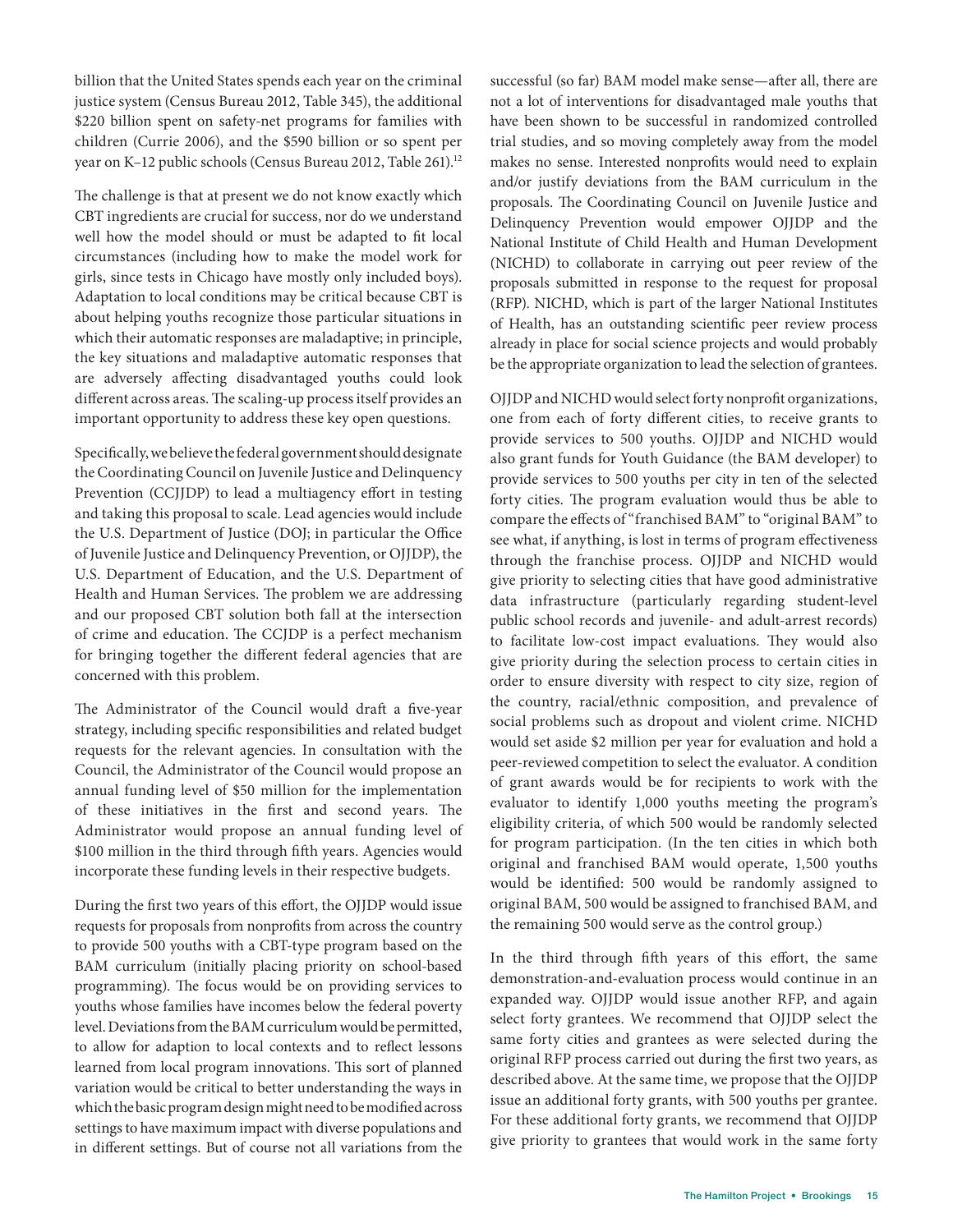cities selected in the original RFP, but who would provide BAM-like CBT to youths outside of school settings: in local community centers or alternative schools; at GED programs reaching youths no longer enrolled in school; in pretrial detention, adult jail, juvenile or adult prison; or to youths on probation or in parole settings. NICHD would continue to have a competitively selected evaluator carry out the most rigorous possible randomized experimental evaluation.

Expanding the frame to include youths outside of school settings is important because a small subset of all youths account for a disproportionately large share of all crime: one of the most important and widely reproduced findings in criminology is that about 6 percent of each birth cohort commits 60 to 70 percent of all violent crime committed by

By running the demonstration in forty cities, the evaluators would be able to learn how different characteristics of the local context moderate program effects.

cutbacks during precisely those times when they might be needed most—during economic downturns when crime rates go up. Only the federal government can run budget deficits and ensure funding levels are steady over time.

The scale of the demonstration project outlined above is intended to help address the major scientific and policy questions that are central to any attempt to successfully scale up and take this type of program nationwide. With 500 youths enrolled in programming in each of forty cities, the demonstration during the first two years would enable the NICHD evaluation team to generate a precise estimate for whether the programming was working on average across all forty cities, as well as city-specific estimates for the effects of the program version implemented in each city.<sup>14</sup> In those

> cities where Youth Guidance was also delivering BAM in parallel to that of a local grantee, the NICHD evaluation team would have the ability to determine how much larger (or smaller) the program impact is between the local franchised (and perhaps slightly adapted) version of BAM and the original version of BAM. By funding the first wave of organizations to provide the program in schools over five years, the evaluation team could estimate the learning curve for organizations—that is, the team would estimate how much the program improves over time before it reaches its maximum effectiveness. The demonstration

that cohort (Tracy, Wolfgang, and Figlio 1990; Wolfgang, Figlio, and Sellin 1972). Those high-rate offenders will disproportionately drop out of school during adolescence. We propose starting this intervention within schools in the first two years because of the challenges associated with mounting a multicity demonstration in the same sorts of school settings in which BAM has operated in Chicago. Learning from that process will help increase the likelihood of successfully running the demonstration project in these even-morechallenging circumstances outside of school.

We believe this initiative should be supported by the federal budget because at least some types of crime appear to be counter-cyclical (crime rates go up as economic conditions turn down), while spending by city or state governments, which by law cannot run budget deficits, is often pro-cyclical (local and state spending goes down as economic conditions turn down).<sup>13</sup> Put differently, any nationwide CBT program that relies on local and state funding would be vulnerable to

design in years three to five would allow evaluators to compare the social good per dollar spent from reaching youths outside of school settings versus reaching youths within schools.

By running the demonstration in forty cities, the evaluators would be able to learn how different characteristics of the local context moderate program effects.15 Another advantage of running the demonstration in forty cities and allowing local program providers to have some flexibility in modifying the design of the program is to facilitate our understanding of the exact mechanisms through which the intervention works. Our hope would be that the NICHD-selected evaluator would carry out some in-person data collection to measure candidate mechanisms of action across sites—including measures of automaticity in youth behavior, measures of other plausible candidate mechanisms such as how connected youths feel to prosocial adults, and standard measures of other types of what economists call "non-cognitive" skills and psychologists call "social-cognitive" skills. With forty cities and many program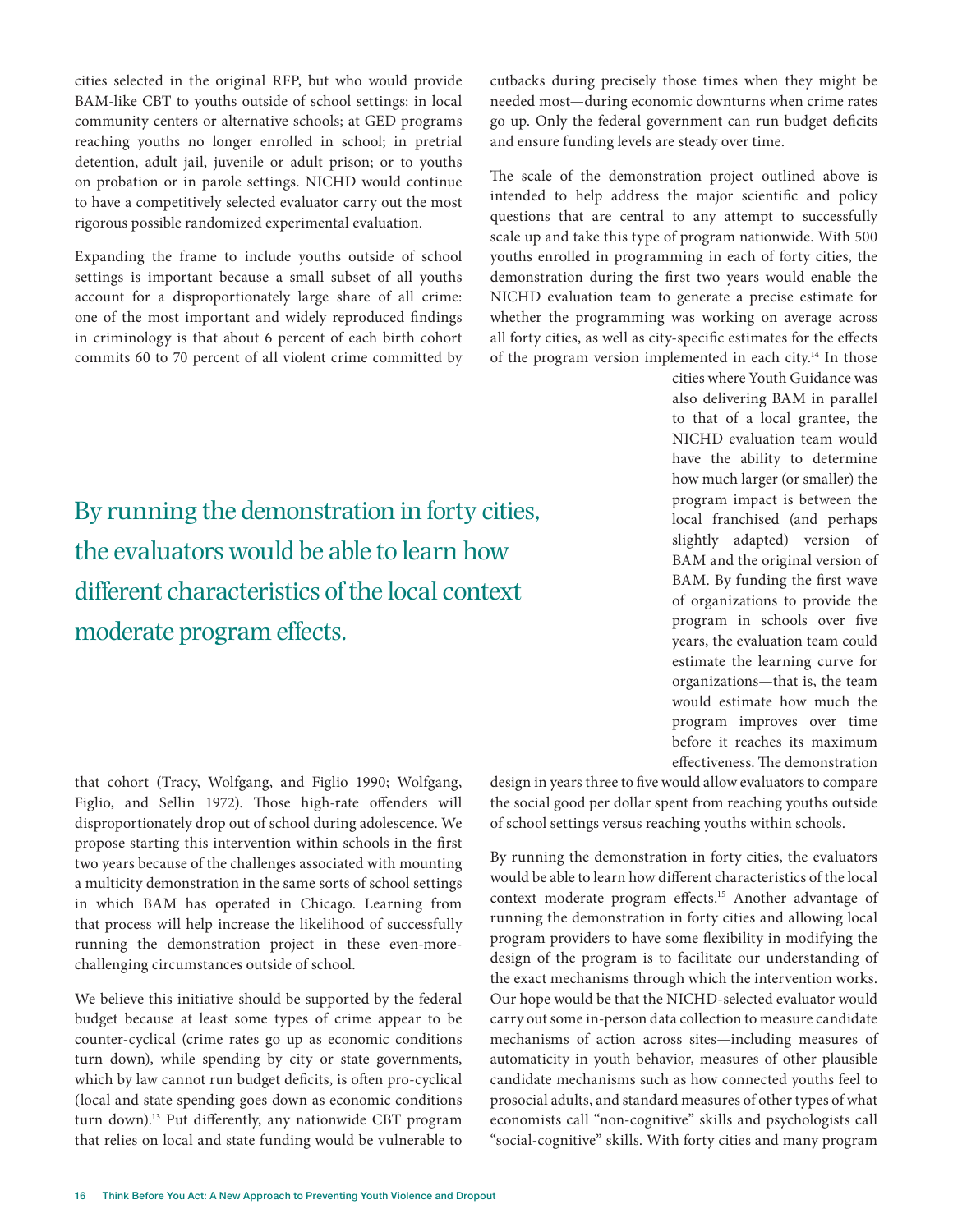variants in operation across cities, including some cities where the original version of BAM is also in operation, evaluators could examine variation on youth behavior across cities and program variants to try to isolate the most important active ingredients through which these programs help youths.<sup>16</sup> This sort of information about mechanisms is critical to ensuring successful scale-up, since without understanding this, policymakers cannot tell local providers which specific program ingredients are absolutely necessary to include in order to make the program work.

After the fifth year, CCJJDP would scale up the program nationally at a cost of about \$2 billion per year, enough to provide one year of program services to each youth living in poverty in the United States. This spending level would be enough to allow local program providers to designate about 10 percent of all program slots for youths whose family incomes are slightly above the normal eligibility limit (in this case the federal poverty level) but whose behavioral histories make them good candidates to benefit from the program. This sort of flexibility in enrollment eligibility is similar to what is done in the Head Start program for young children.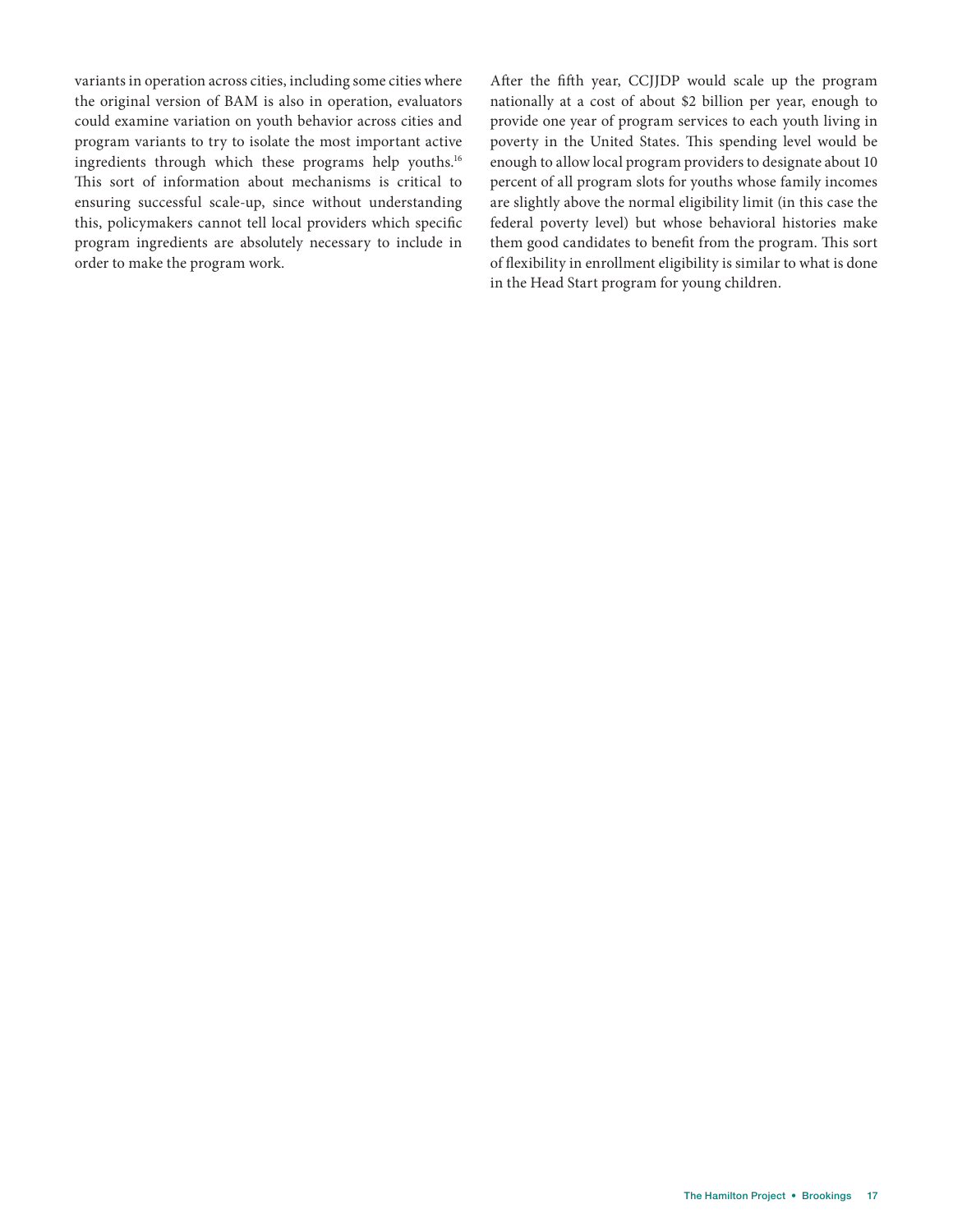We propose that the federal government spend \$400 million for a five-year demonstration project (plus \$10 million total on evaluation) to identify the most-effective, locally tailored CBT programming for million for a five-year demonstration project (plus \$10 million total on evaluation) to identify the most-effective, locally tailored CBT programming for disadvantaged youths in selected cities, leading to an at-scale \$2 billion per year program thereafter. This is a lot of money in a very resource-constrained environment, and so such a proposal naturally raises a number of questions:

#### DOES THIS PROGRAM REALLY WORK?

Given the great difficulty policymakers have experienced in identifying interventions that can help improve the life outcomes of disadvantaged youths, we recognize the considerable surprise in the idea that helping youths to basically just slow down and behave less automatically in critical situations might really help change such hard-to-change behaviors as crime and dropout. Were this strategy to have been tested in just one single study, we would be sympathetic to concerns that the findings might be a fluke. But the fact that we have now carried out four separate rigorous RCTs in Chicago, each with promising results, is encouraging, and seems unlikely to be due merely to chance.

It's true that the results are not completely and absolutely identical across the four studies. For example, the 2009–10 study of BAM (combined with after-school programming) found large violent-crime impacts during only the year the youths were in programming, while the summer 2012 study of BAM (combined with summer jobs) found large violent-crime impacts that persisted well into the next school year. The first study found large gains in schooling outcomes, while the second did not. The JTDC study of CBT has not yet examined the same set of CPS schooling data or violent-crime arrest records that were the focus of the previous BAM research.

But given how little is currently known about how to help disadvantaged youths, the very encouraging initial findings from these four separate RCTs, and the enormity of the underlying social problem, we believe there is a strong case to be made to move ahead and try this approach. We can learn more about program details through learning by doing as part of the scale up; it would be a mistake to sit back and let many more generations of disadvantaged youths suffer from high rates of dropout and delinquency or violence involvement if there were a possible solution.

### ISN'T THERE OTHER EVIDENCE OUT THERE ABOUT CBT?

The RCTs our team carried out in Chicago are not the first or only empirical studies of the effects of CBT on youths' behavioral outcomes like schooling and delinquency. Many previous studies examining CBT programs or related interventions have been carried out, often with federal-government support. Most of the systematic statistical summaries (meta-analyses) of the existing research on CBT suggest the strategy is promising. If we take those summaries at face value they seem to reinforce the argument for our proposal. While that evidence seems to support our case, our own examination of the individual studies that are analyzed in these literature reviews suggest there is less good evidence here than would initially appear. Most research studies included in this literature are nonexperimental and rely on weak research designs that may confound the effects of CBT programs with other differences in the background characteristics of youths who do or do not participate in such programs. A careful reading of the small number of RCTs that have been completed suggests that while the previous experiments yield mixed results, even the experiments are not of very good quality—including what looks like improperly carried out random assignment, or small sample sizes that limit the statistical power of the study to detect any actual intervention effects. (For a much more detailed discussion, see Heller and colleagues 2013, appendix).

Federal agencies like NIH and the U.S. Department of Education have supported some high-quality randomized experiments of interventions like this with younger children, such as the Fast Track intervention. The Fast Track program targeted young children who are at highest risk for behavior problems over their lifetimes. Youths were randomized into treatment and control conditions in multiple cities; the program helped address the social-cognitive and emotional coping skills of children, as well as how parents monitored children and managed their behavior. Youths received services from grades 1 through 10. Data from the Fast Track experiment showed encouraging initial impacts on behavioral outcomes for youths; these impacts seemed to fade out over time overall, although there are signs of persistent effects on children who were highest risk at baseline (Conduct Problems Prevention Research Group 2011).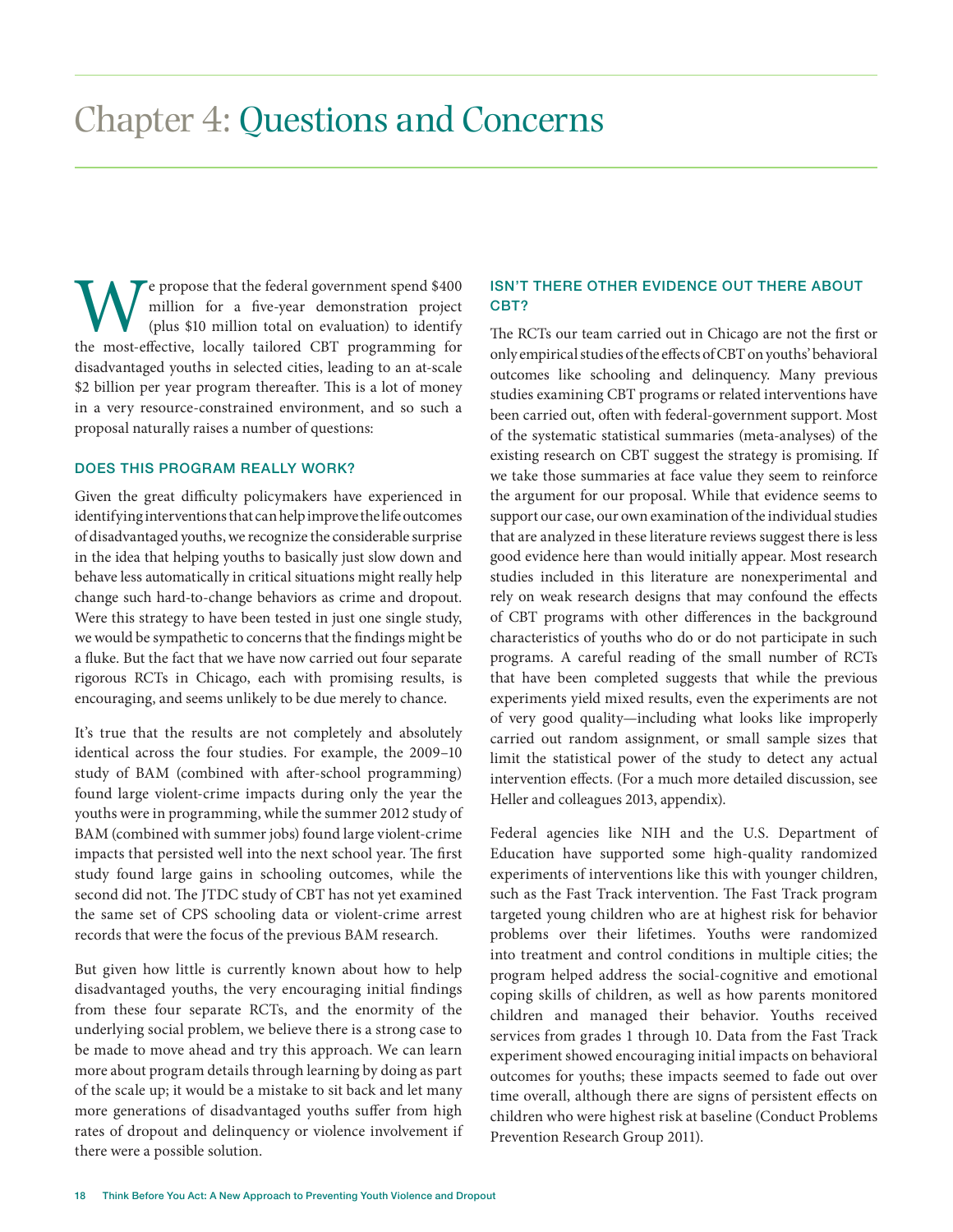#### DO THESE EFFECTS PERSIST OVER TIME BEYOND THE PROGRAM PERIOD?

The evidence we have so far from our four randomized trials of BAM or CBT carried out in the Cook County JTDC yield somewhat mixed results in terms of the degree to which program effects on criminal behavior persist after the program ends. For example, our first randomized trial of BAM in 2009– 10 found that violent crime was reduced by 44 percent during the program year among participants; that result does not seem to persist after youths stop participating in the program. Yet Sara Heller's follow-up trial of BAM delivered to youths in the summer jobs program in 2012 seemed to find large (51 percent) reductions in violent crime for seven months after youths stopped participating in the program. The social costs of violent crime are so large that even a temporary reduction in violence among high-risk youth who are at the peak age for criminal behavior (the teenage years) can be enough for such programs to easily pass a benefit–cost test. But from the perspective of improving the lives of disadvantaged youths and the families trying to raise children in high-crime areas, there would obviously be great value in trying to better understand how to get impacts to persist more consistently over time.

We hope that the first five years of this proposed effort could be used to further learn under what conditions the effects on violent crime and schooling outcomes are most likely to persist. It could be the case that during the demonstration project some of the planned variation in program design that are tested across different cities might include some refresher courses (similar to booster shots), or even provide some youths with a double or even triple dosage of the programming (such as two or three years of programming rather than just one). The rigorous evaluation that we propose NICHD help support and carry out would be able to determine what dosage generates the greatest social good per dollar spent.

#### CAN THIS PROGRAM WORK FOR GIRLS?

We believe it might. Only one of the four previous RCTs carried out in Chicago (the summer jobs plus CBT experiment carried out by Sara Heller) included girls as well as boys in the study sample (about half of that study's treatment group). The reduction in violent-crime arrests in that study when girls are examined alone is statistically significant, and we cannot reject the null hypothesis that the impact on violence is the same for girls as it is for boys. But there clearly remains some uncertainty on this issue since right now we have completed just one experiment with girls. This is one of the key open questions that the planned variation and evaluation that we propose for the scale-up period would help answer. Because rates of serious violent crimes are much lower for girls than for boys, it would be important to make sure the evaluation of the demonstration and scale-up include additional key outcomes such as teen pregnancy and births.

#### WHAT AGE GROUP SHOULD BE TARGETED?

We don't know. The Chicago-area provider we have worked with, Youth Guidance, is of the view that youths below the age of about twelve or thirteen are not yet cognitively capable of fully benefiting from CBT. Age twelve or thirteen is also when rates of truancy and crime involvement begin to increase, so there could be an argument for serving youths at that point. On the other hand, if it turns out that the effects of this intervention decay over time, as has been found with so many other social interventions, then there may be value in concentrating the treatment "dose" a bit later in adolescence when the most socially costly behaviors like dropout, fertility, and crime involvement are concentrated. The age-crime curve (that is, the arrest rate for a given age group) for most types of crimes usually peaks around age eighteen, at which point many adolescents begin to give up crime involvement on their own (and after which most youths also would no longer be enrolled in K–12 schooling, and so could not be served by a school-based intervention). We would need to learn more about the tradeoffs associated with targeting different ages in the age range of twelve to eighteen during scale-up and study. Varying the exact age in adolescence at which youths participate in programming could be one of the key design variations that local providers could choose to modify across cities.

#### CAN THIS INTERVENTION WORK FOR ALL RACE AND ETHNIC GROUPS?

We don't know. We believe the answer is yes, but the two groups that constitute the majority of the study samples involved in the four previous RCTs of CBT in Chicago are black students and Hispanic students. The biggest open question at this point, one that again would need to be answered as part of the scale-up and study, is whether the program can be effective for low-income whites and those of other ethnicities, as well as for blacks and Hispanics.

### WHAT SORTS OF PROGRAM PROVIDERS ARE NEEDED TO MAKE THIS WORK?

The fact that we see encouraging results from both the BAM version of CBT—which exhibited a strong preference for providers who had at least some prior educational background in either psychology or social work—and the JTDC version of CBT—which trained detention-center staff to deliver the CBT—suggests that educational credentials in psychology or a related field might be a strong predictor of success (although at this point that is a hypothesis, not a fact, and needs to be tested during scale-up). What is clear is that both the BAM and JTDC versions of CBT prioritize providers who are able to get youths to engage in the programming and participate in discussion and other activities, which we believe to be key to success. CBT seems likely to work only if youths are actively engaged in thinking about their thinking.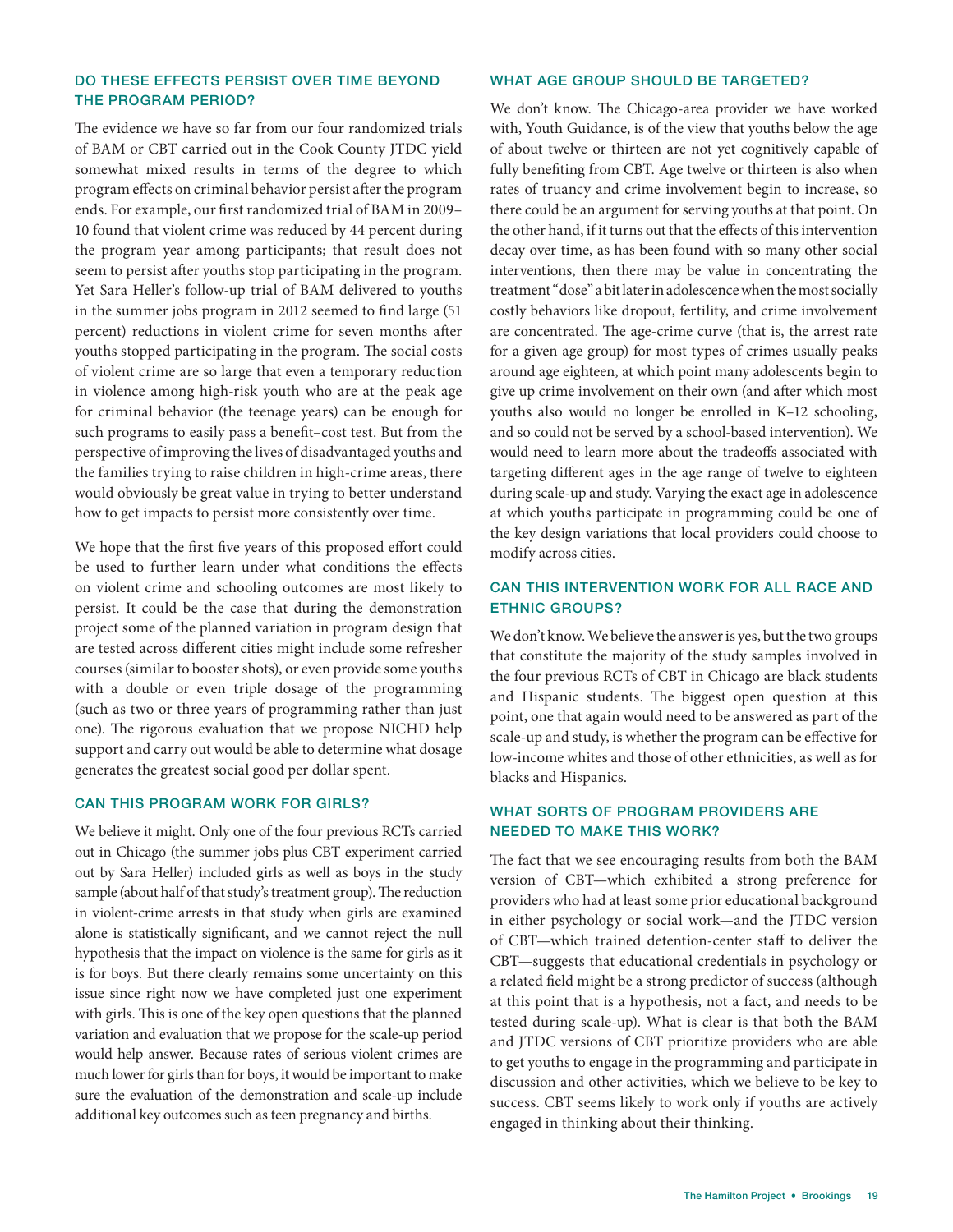#### WHICH YOUTHS SHOULD THE PROGRAM TARGET?

Our initial proposal is to provide this program to all lowincome adolescents in the United States. Right now many policymakers and practitioners believe that the greatest social good comes from targeting those youths at highest risk for dropout, violence, or whatever other adverse outcome is of policy concern. Their intuition is that these youths will benefit the most, but this need not be the case. If the goal is to generate the largest amount of social good per dollar spent, then the key question is which youths experience the largest reduction in risk in response to the intervention, and not which youth's baseline risk is highest. It could be the case that the highestrisk youths benefit the most, but that might not be true.<sup>17</sup> Serving youths with a wide range of baseline risk levels would allow policymakers to better understand how baseline risk levels do or do not help predict benefit from participation in programming.

The demonstration project may identify subgroups of youths who benefit more, and so might be prioritized for whatever intervention resources are available. (For example, those youths who benefit the most might be targeted for moreintensive services or invited to participate in the program for more than one year.) This is an important priority for the evaluation component.

#### ARE THERE ANY OFFSETS THAT COULD BE USED TO HELP PAY FOR THIS PROGRAM?

For fiscal year 2014, the Department of Justice is requesting \$15 million to support the training of law enforcement officers, school officials, and other first responders on how to deal with active shooter situations, and another \$150 million to support states to hire additional school resource officers and to purchase equipment to prevent mass shootings (DOJ 2012). We could hardly be more sympathetic to the devastation of school shootings, and indeed to the trauma of these events for every parent in America with young children (as one of us is as well). But the number of school-age children lost to mass shootings in our public schools does not even remotely compare to the numbers lost to gun violence every year on the streets of our cities—what Mayor Tom Barrett of Milwaukee has called "slow-motion mass murders" (Dionne 2013). Funding of \$165 million per year would be more than enough to cover the full costs of the five-year demonstration and evaluation phase of our proposal, and even in the later years would begin to cover the costs of the scaled-up national program.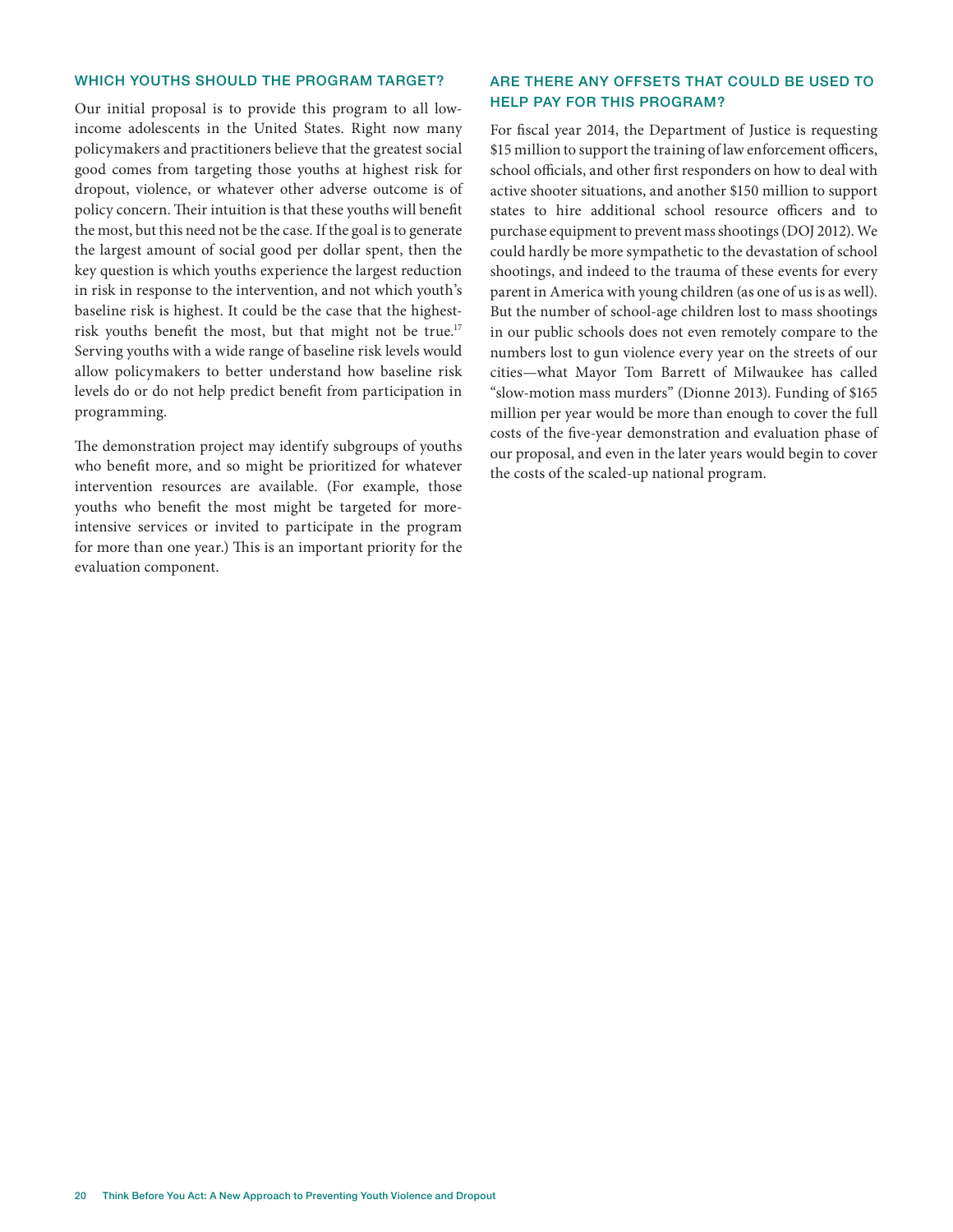## Chapter 5: Conclusion

emarkably few previous interventions have been proven to be successful in helping improve the life outcomes of disadvantaged youths, particularly males.<sup>18</sup> The difficulty of finding successful interventions leads naturally to the conclusion that outcomes for this target population are hard to change, which surely contributes to the growing sense within the social policy field that the best way (or, to some, the only way) to intervene and help low-income children and youths is by intervening during early childhood. While previous studies have found encouraging results from early childhood programs, they are not a panacea (see, e.g., Campbell et al. 2002; Chetty et al. 2011; Currie and Thomas 1995; Deming 2009; Garces, Thomas, and Currie 2002; Lochner 2011; Ludwig and Miller 2007; Olds et al. 1999; Schweinhart et al. 2005). For example, although the widely cited Perry Preschool program improved high school GPA by fully 0.42 points, the GPA of the treatment group (those children who received Perry Preschool) was still just 2.03 on a 4.0 scale, and fully 35 percent of youths who received Perry still dropped out of high school (Schweinhart et al. 2005).19

The idea that animates our proposal is that previous interventions for disadvantaged youths are not more effective because they are aiming at the wrong target. They often try to either change youth behavior by changing the long-term consequences (benefits or costs) of different behavioral choices like schooling or crime involvement, or they try to work with youths to build social-emotional skills. We believe that an important contributor to socially harmful outcomes is automatic behavior that sometimes leads youths to fail to apply the social-emotional skills they already have to certain situations. Acting too automatically leads youths to apply a learned response that is adaptive for other situations to the wrong situation, and fail to adequately recognize what situation they are in and what response is called for.

In 2012 the two of us were visiting the JTDC and talking to a staff member about their CBT programming. He told us, "Twenty percent of our residents are criminals; they just need to be locked up. But the other 80 percent, I always tell them—if I could give them back just ten minutes of their lives, most of them wouldn't be here."20 Our proposal basically is to help youths slow down and behave less automatically during those key ten-minute windows.

The propensity to engage in automatic behavior is not unique to disadvantaged youths, although the consequences can be quite severe. For most of us, automatic behavior might lead us to pull on a door when we should push just because the door has large handles (Thaler and Sunstein 2008). We have had the advantages of living throughout our lives in environments in which there is a great deal of consistency across situations in terms of which automatic response is adaptive. Our teachers told us in school "don't fight," and outside school our parents told us "don't fight." But for youths growing up in very distressed urban neighborhoods where the criminal justice system and other order-maintenance institutions are frequently overwhelmed, deterrence often needs to be established privately on an individual basis. Giving up one's lunch today on the walk to school may lead to the loss of a jacket tomorrow and an iPhone the day after. For families with very low incomes, replacement of a stolen item is not an option. It thus may be entirely rational for parents to teach their children—who are growing up in distressed, dangerous urban areas—to fight whenever challenged. But then the admonition "don't fight" from the teacher conflicts with the advice of parents. This is not necessarily an example of bad parenting, but rather a recognition that what is adaptive in the out-of-school environment may differ across neighborhoods. The consequence, though, is that it is easy to see for many low-income youths why "fight" and "don't fight" scenarios become hard to distinguish, and how the consequences of getting this differentiation wrong can be disastrous when gangs and guns are present.

The possibility that so many problematic youth behaviors may stem from intuitive or automatic decision-making is distressing to contemplate, given that so much public policy has been set up under the assumption that youths are thinking carefully about what they are doing. We have developed a world in which a bad decision in a key ten-minute window can lead to a lasting adverse deflection of one's entire life trajectory. This is how we have wound up with 2.2 million people behind bars in the United States. The encouraging news is that the growing body of research in psychology and behavioral economics, including work on CBT specifically, suggests there may be lower-cost and more-humane ways of reducing the social harms from youths' bad decisions while simultaneously improving the long-term life outcomes of the disadvantaged youths themselves.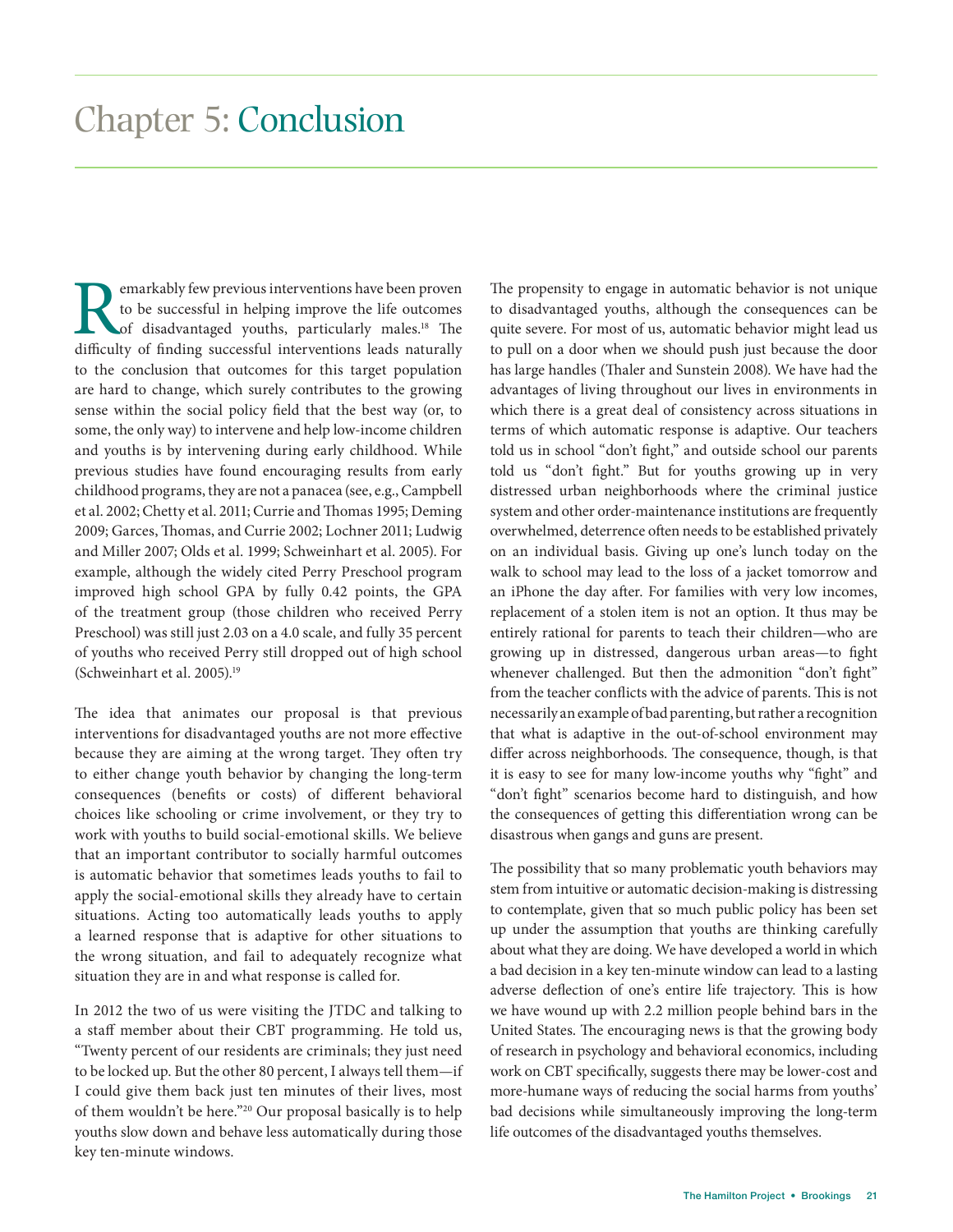## Authors

### **Jens Ludwig**

*McCormick Foundation Professor of Social Service Administration, Law, and Public Policy in the School of Social Service Administration and the Harris School; Director, University of Chicago Crime Lab*

Jens Ludwig is the McCormick Foundation Professor of Social Service Administration, Law, and Public Policy in the School of Social Service Administration and Chicago Harris, director of the University of Chicago Crime Lab, and co-director of the University of Chicago Urban Education Lab. He also serves as a non-resident senior fellow in Economic Studies at the Brookings Institution, research associate of the National Bureau of Economic Research (NBER), and co-director of the NBER's working group on the economics of crime. His research focuses on social policy, particularly in the areas of urban poverty, crime, and education.

### **Anuj Shah**

*Assistant Professor of Behavioral Science and Neubauer Family Faculty Fellow, University of Chicago*

Anuj Shah studies how people make decisions when resources are scarce. His research has appeared in Science, Journal of Experimental Psychology: General, and Psychological Bulletin, among other journals. He is also a member of the Scientific Advisory Board at ideas42, a social science research and development laboratory which uses scientific insights to design innovative policies and products. Shah received a bachelor's degree in psychology and English literature from Washington University in St. Louis in 2005. In 2010, he earned a Ph.D. in psychology from Princeton University, where he received teaching awards from the psychology department and the Woodrow Wilson School of Public and International Affairs.

# Acknowledgments

Thanks to Matthew Smith for outstanding research assistance, and for helpful comments to Michael Greenstone and the participants in the Hamilton Project's preconference meeting: Karen Anderson, Spike Bradford, David Esquith, Catherine Gallagher, Benjamin Harris, Elisa Jácome, Melissa Kearney, Ryan King, Nancy La Vigne, Adam Looney, Carl Matthies, Meeghan Prunty Edelstein, Annie Salsich, and Marie Williams. This paper is based on a larger program of research with a team of collaborators that includes Roseanna Ander, Philip Cook, Kenneth Dodge, George Farkas, Roland Fryer, Jonathan Guryan, Sara Heller, Susan Mayer, Sendhil Mullainathan, Harold Pollack, and Laurence Steinberg. This work was made possible partly by operating grants to the University of Chicago Crime Lab from the MacArthur and McCormick Foundations, as well as project grants from the Laura and John Arnold, Clark, Crown, Fry, and John D. and Catherine T. MacArthur Foundations, and the Office of Juvenile Justice and Delinquency Prevention in the U.S. Department of Justice (grant number 2012-JU-FX-0019). All opinions and any errors are our own.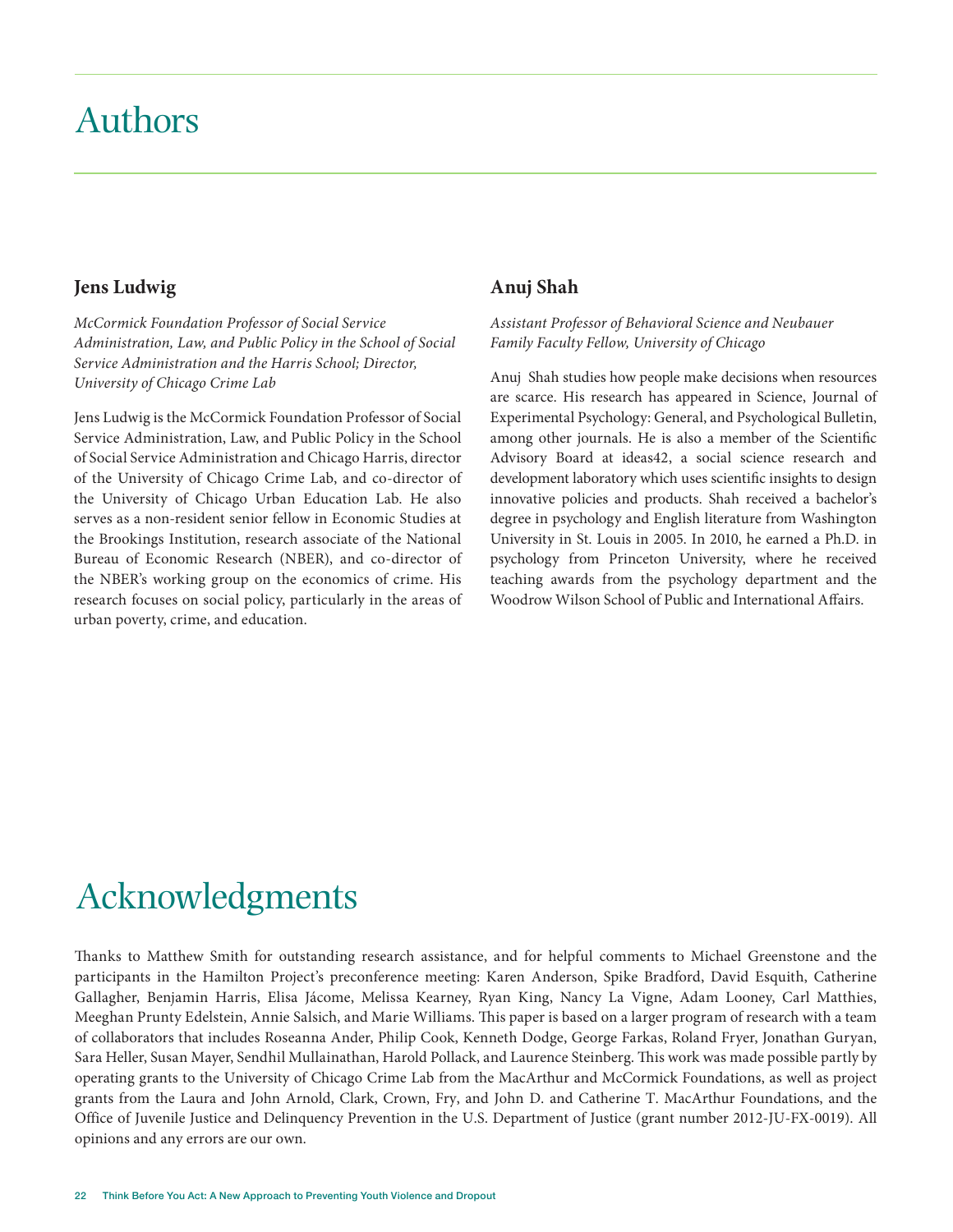## Endnotes

- 1. For example, the U.S. Department of Education's What Works Clearinghouse does not give a single dropout-prevention program its top rating of "strong effects" (defined as several randomized experiments or quasiexperiments all pointing in the same direction, or one large randomized experiment). The Coalition for Evidence-Based Policy does not list a single program for high school graduation among its top tier of programs (Coalition for Evidence-Based Policy 2012).
- 2. David Jackson, Gary Marx, and Alex Richards,"An Empty-Desk Epidemic," *Chicago Tribune*, November 11, 2012, http://www.chicagotribune.com/ news/local/ct-met-truancy-mainbar-20121111,0,5100452,full.story.
- Research shows that increased absences as early as third grade could help distinguish potential high school dropouts with 66 percent accuracy. By the fifth grade, students who eventually drop out of high school are absent twice as often as students who eventually graduate; by ninth grade the former are absent three times as often as the latter (Barrington and Hendricks 1989).
- 4. Figures are for nonelderly years of potential life. See CDC (2014).
- 5. In 2011 there were 433 homicides in Chicago. The motivations in 121 of these cases were unknown to police; the police attributed 219 of the remaining 312 homicides to an altercation.
- 6. As noted above, the high school graduation rate has changed very little since the 1970s. Pinker (2011) shows that while the homicide rate in the United States as a whole exhibits a great deal of year-to-year variability, the rate today is not much different from what it was in 1950—or, put differently, that there has been almost no long-term progress for the past sixty years. This stands in stark contrast to the dramatic reductions in mortality rates we have seen in the United States since 1950 in most leading causes of death.
- 7. These are not the first empirical studies of the effects of CBT on youth behavioral outcomes like schooling and delinquency, with many of the previous studies having been carried out with federal government support. While most of the previous meta-analyses of CBT studies suggest the strategy is promising, those meta-analyses pool together the relatively small number of randomized controlled trials that have been done in this literature with the large number of nonexperimental studies that rely on weak research designs, and so may well yield misleading conclusions. A careful reading of the small number of RCTs that have been done suggests that while the previous experiments yield mixed results, even the experiments are not of very good quality—including what looks like improperly carried out random assignment, or small sample sizes that limit the statistical power of the study to detect any actual intervention effects. For more discussion, see the appendix to Heller et al. (2013). Federal agencies like the National Institutes of Health (NIH) and the U.S. Department of Education have supported some high-quality randomized experiments of interventions like this with younger children. For example, the Fast Track intervention showed encouraging initial impacts on behavioral outcomes for youths that seemed to fade out over time overall, although there are signs of persistent effects on those children who were highest risk at baseline (Conduct Problems Prevention Research Group 2011).
- 8. The costs of BAM the way it was implemented in the 2009–10 experiment was an average of \$1,100 per participant (2010 dollars). As described in detail in Heller and colleagues (2013), benefit–cost ratios are calculated by monetizing the social costs of crime and multiplying those social costs by the number of crimes prevented by the intervention. These sorts of calculations can be very sensitive to the social cost one uses for homicide, which tends to be much higher than for other crimes, so we carried out a sensitivity analysis. The lower-bound value of the social cost of crime using a very conservative cost of crime implies a benefit–cost ratio of about 5:1

(social costs of crime averted equal to \$5,300 per participant), while an upper bound using the standard off-the-shelf estimates for the social cost of homicides equals \$33,300, implying a benefit–cost ratio of about 30:1. If the schooling outcomes we observe here persist all the way through the end of high school and translate into increased high school graduation rates of anything like the size of what we forecast from our initial two-year data, the benefit–cost ratio for this intervention could be as high as about 80:1.

- 9. The high-dosage academic remediation consisted of daily two-on-one tutoring modeled after the Match Education high-dosage tutoring program studied by Roland Fryer in Houston (Fryer 2011).
- 10. We used data from the 2009–10 RCT of BAM to estimate the correlation between CPS measures for absences, suspensions, and number of course failures with subsequent arrests for the first year after random assignment and for two years following random assignment. The observed impacts in our 2012–13 RCT on CPS student-level school records imply reductions in violent crime arrests of 31 percent in year 1 and 26 percent over the first two years, with reductions in a broader set of crimes (violent, drug, property, or weapons offenses) of 34 percent in year 1 and 31 percent through the first two years after random assignment.
- 11. U.S. Census Bureau data suggest that as of 2012 there were about 314 million people in the United States, of whom 23.5 percent are seventeen years old and younger (about 74 million people), so that each birth cohort contains about 4.1 million people (Census Bureau 2014). The current poverty rate in the United States as a whole is 14 percent, but is around 22 percent for people under 18, so that in each birth cohort there are about 900,000 people living in households with incomes below the federal poverty level. The BAM program we tested in Chicago reported on by Heller and colleagues (2013) had a cost of about \$1,100 per participant. In our more-recent work with Youth Guidance in Chicago the updated cost per participant is closer to \$2,000. If we assume a cost of \$2,000 per participant, the aggregate cost per birth cohort would be around \$1.8 billion. We estimate an average annual cost for the program at scale that is \$2 billion to recognize that in the real world program providers may also wish to designate for participation some youths whose family incomes are slightly above the normal eligibility limit (in this case the federal poverty level), but whose behavioral histories make them good candidates to benefit from the program. This practice is not so different from what is done under the federal government's Head Start program.
- 12. Currie (2006) reports that total safety net spending in 2002 for families with children was about \$170.1 billion, or about \$220 billion in 2013 dollars.
- 13. Raphael and Winter-Ebmer (2001) find that economic downturns as measured by unemployment rates increase property crime rates (about a 1 to 5 percent increase in property crimes for each extra 1 percentage point in the unemployment rate), but that there is a very weak relationship between economic conditions and violent crime. Bushway, Cook, and Phillips (2013) find that burglary (classified as a property crime) and robbery (classified as a violent crime) are pro-cyclical, whereas auto theft (classified as property crime) is counter-cyclical; homicide appears to have little consistent relationship to economic conditions. As Levitt (2004) notes, to the extent to which economic conditions have an important effect on crime it is likely to be through effects on local and state spending levels, which is usually controlled for in studies of economic conditions and crime (in the form of criminal justice spending).
- 14. With 500 youths assigned to receive programming in each site and 500 youths randomly assigned to a control condition, the minimum detectable effects, which is the minimum effect size (in standard deviation units) that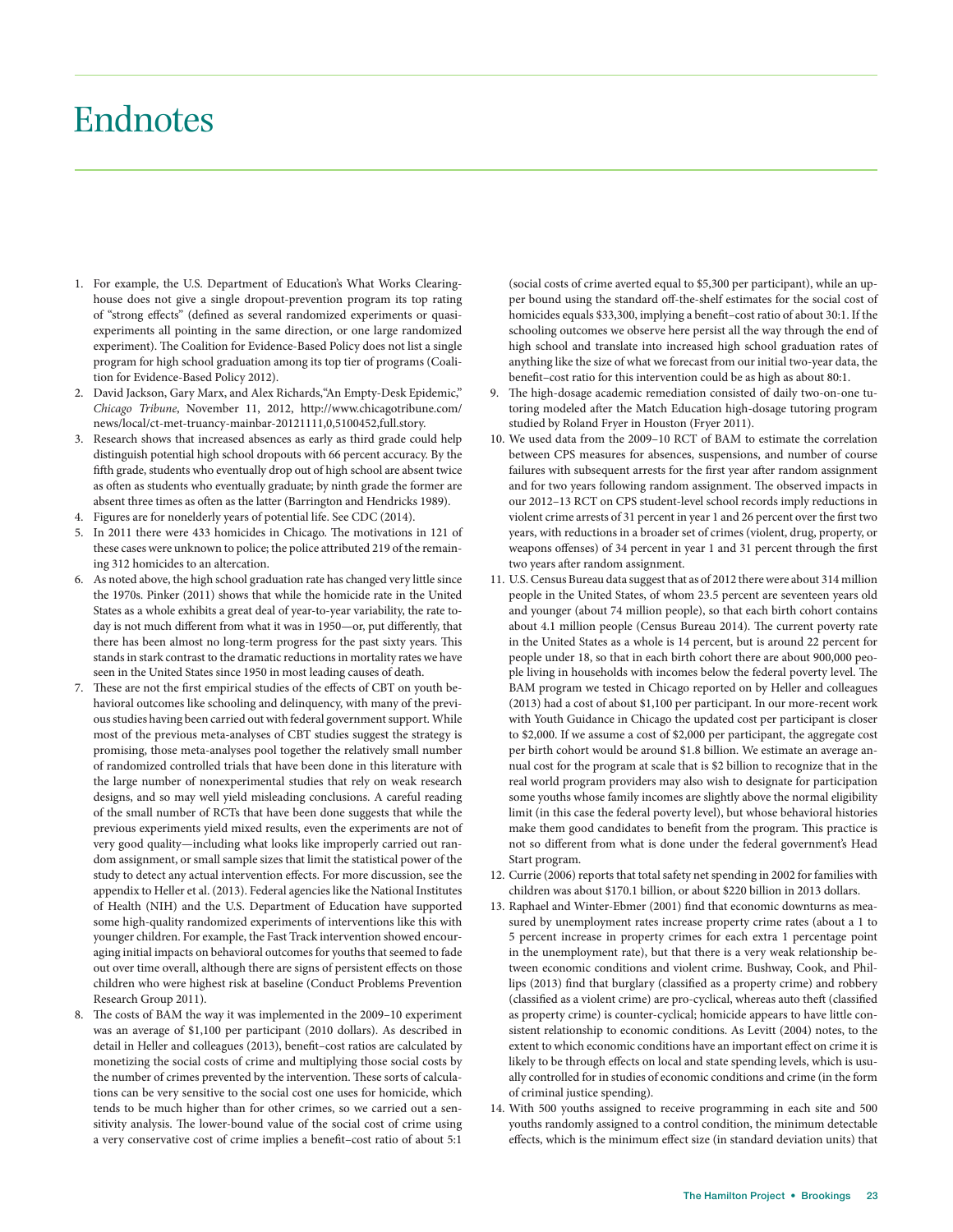the evaluators would have an 80 percent ex ante likelihood of detecting with their estimates, would be on the order of about 0.07 standard deviations or thereabouts for estimating the average effect across all forty cities. The minimum detectable effects for the city-specific estimates would be on the order of 0.14 to 0.18 standard deviations, depending on the explanatory power of any baseline covariates that were available. (We assume a range for the partial R-squared of those baseline covariates from 0 to 0.4.)

- 15. Work by Howard Bloom and Stephen Raudenbush carried out with support from the William T. Grant Foundation suggests that in a site-level randomized trial like this, with fifty sites and 500 total people per site (treatment and control) the minimum detectable effects for a binary site-level moderator would be on the order of 0.12 standard deviations. Our design has slightly fewer sites but far more people per site, so we expect our minimum detectable effects for this moderator to be around the same (Bloom 2013).
- 16. For a discussion of this methodology, see Kling, Liebman, and Katz (2007) and Reardon and Raudenbush (2013). For an application of this approach, see Ludwig and Kling (2007).
- 17. Suppose, for example, policymakers are concerned about just one single outcome (such as violent-crime arrest). Consider youths at very high risk, whose baseline risk for violence involvement is 20 percent, and youths at lower risk, whose baseline risk for violence is 10 percent. If the effect of the intervention is proportional to the baseline risk—for example, if program participation reduces each youth's risk of violence involvement by half then the highest-risk youths would indeed benefit more (their risk declines from 20 to 10 percent, for a reduction of 10 percentage points, while the

lower-risk youths' risk goes from 10 to 5 percent, or 5 points). But it could be the case that the highest-risk youths do not benefit as much as lower-risk youths, for example perhaps because they are harder to recruit into programming or to keep engaged once in the program. If program participation causes the risks to change from 20 to 18 (2 points) for the highest-risk youths and from 10 to 2 (8 points) for lower-risk youths, then policymakers would get four times as much social impact per dollar spent if intervention resources were prioritized on lower-risk rather than higher-risk youths. At present we know relatively little about this question; previous meta-analyses of intervention programs often find that youths with a larger number of prior arrests (except for violent-crime arrests) seem to benefit more, but those meta-analyses pool together studies of mixed scientific quality.

- 18. For example, Blueprints for Violence Prevention at the University of Colorado (www.blueprintsprograms.com) reviewed the available evidence for over 1,000 programs. The number of interventions deemed to be model programs for adolescents equaled just ten, of which one (brief alcohol screening and intervention for college students) is used to focus only on changing alcohol use, another is used only with pregnant first-time teen mothers (nurse-family partnership), and two more are used with specialized populations (multidimensional treatment foster care and the new beginnings intervention for children of divorce). Others include functional family therapy and multisystemic therapy discussed in table 2.
- 19. The 0.42 finding had a p-value less than 0.5.
- 20. Personal communication, JTDC team leader Darrien McKinney to Jens Ludwig, Sendhil Mullainathan, and Anuj Shah, October 18, 2012.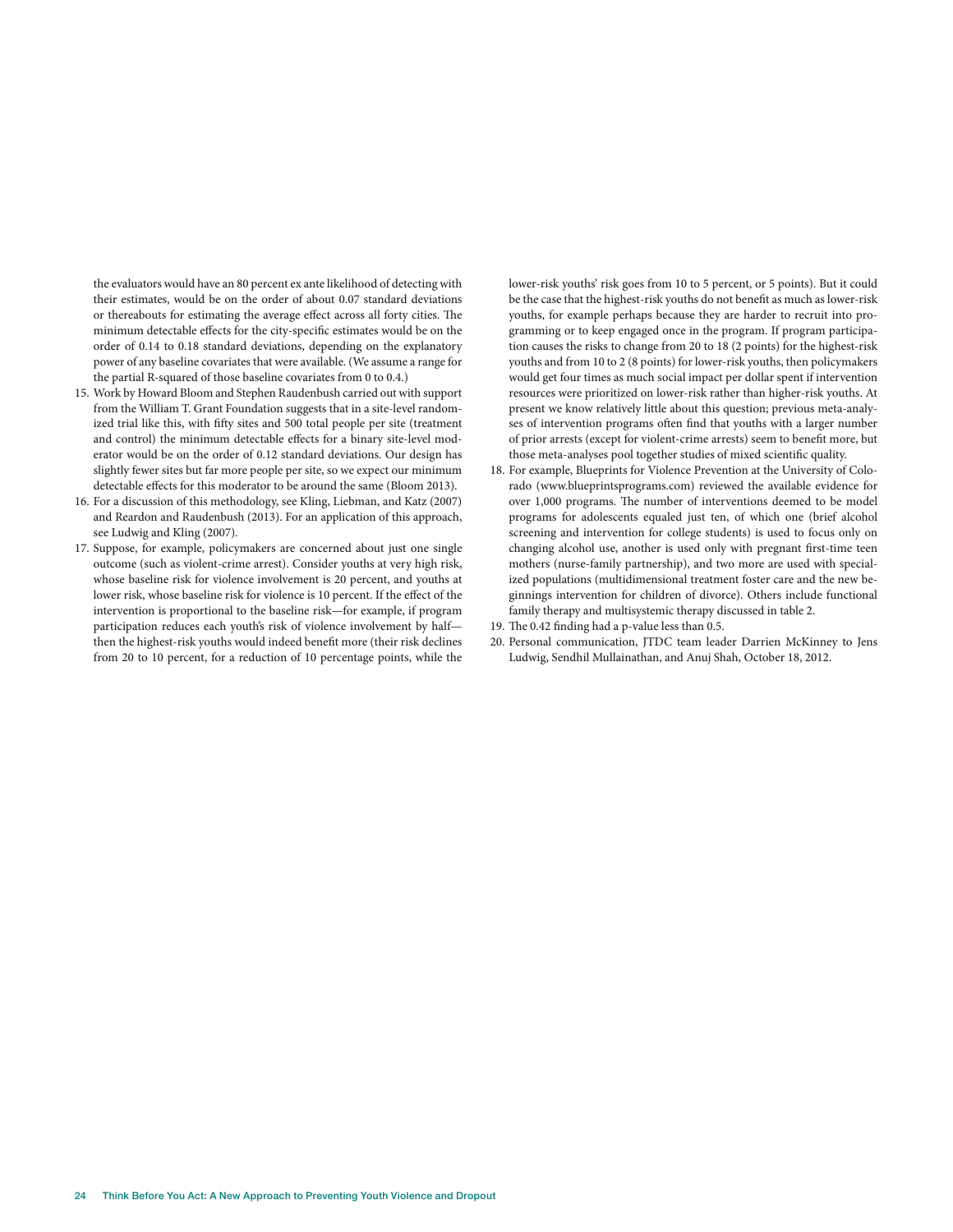## References

Allensworth, Elaine. 2006. "Update to: From High School to the Future: A First Look at Chicago Public School Graduates' College Enrollment, College Preparation, and Graduation from Four-Year Colleges." Consortium on Chicago School Research, Chicago.

Anderson, Elijah. 1999. *Code of the Streets*. New York: Norton.

- Barrington, Byron, and Bryan Hendricks. 1989. "Differentiating Characteristics of High School Graduates, Dropouts and Nongraduates." *Journal of Educational Research* 86 (6): 309–19.
- Baumer, Eric P., and Scott J. South. 2001. "Community Effects on Youth Sexual Activity." *Journal of Marriage and Family* 63: 540.
- Beck, Judith S. 2011. *Cognitive Behavior Therapy, Second Edition: Basics and Beyond*. New York: The Guilford Press.
- Bloom, Howard. 2013, October 6. Presentation on "The Power Hour." University of Chicago Gleacher Center, Chicago.
- Bureau of Labor Statistics (BLS). n.d. "National Longitudinal Surveys." Bureau of Labor Statistics, Department of Labor, Washington, DC. http://www.bls.gov/nls/.
- Bushway, Shawn, Philip J. Cook, and Matthew Phillips. 2013. "The Net Effect of the Business Cycle on Crime and Violence." In *Economics and Youth Violence: Crime, Disadvantage and the Community*, edited by Richard Rosenfeld, M. Edgerg, X. Fang, and C. S. Florence, 23–52. New York: NYU Press.
- Campbell, Frances A., Craig T. Ramey, Elizabeth Pungello, Joseph Sparling, and Shari Miller-Johnson. 2002. "Early Childhood Education: Young Adult Outcomes from the Abecedarian Project." *Applied Developmental Science* 6: 42–57.
- Card, David. 1994. "Earnings, Schooling, and Ability Revisited." Working Paper 4832, National Bureau of Economic Research, Cambridge, MA. http://www.nber.org/papers/ w4832.
- Centers for Disease Control and Prevention (CDC). 2014. "Fatal Injury Reports." Injury Prevention & Control: Data & Statistics. Centers for Disease Control and Prevention, Washington, DC. http://www.cdc.gov/injury/wisqars/ fatal\_injury\_reports.html.
- Chetty, Raj, John N. Friedman, Nathaniel Hilger, Emmanuel Saez, Diane Schanzenbach, and Danny Yagan. 2011. "How Does Your Kindergarten Classroom Affect Your Earnings? Evidence from Project STAR." *Quarterly Journal of Economics* 126 (4): 1593–1660.
- Chicago Police Department (CPD). 2011. *2011 Chicago Murder Analysis*. Chicago: Chicago Police Department Research and Development Division. https://portal.chicagopolice. org/portal/page/portal/ClearPath/News/Statistical%20 Reports/Murder%20Reports/MA11.pdf.
- Chicago Public Schools (CPS). 2014. "Stats and Facts." Chicago Public Schools, Chicago. http://www.cps.edu/About\_CPS/ At-a-glance/Pages/Stats\_and\_facts.aspx.
- Coalition for Evidence-Based Policy. 2012. "Career Academies: Top Tier." Coalition for Evidence-Based Policy, Washington, DC. http://evidencebasedprograms.org/1366-2/careeracademies.
- Conduct Problems Prevention Research Group. 2011. "The Effects of the Fast Track Preventive Intervention on the Development of Conduct Disorder across Childhood." *Child Development* 82 (1): 331–45.
- Cook, Philip J., Kenneth Dodge, George Farkas, Roland G. Fryer, Jonathan Guryan, Jens Ludwig, Susan Mayer, Harold Pollack, and Laurence Steinberg. 2014. "The (Surprising) Efficacy of Academic and Behavioral Intervention with Disadvantaged Youth: Results from a Randomized Experiment in Chicago." Working Paper 19862, National Bureau of Economic Research, Cambridge, MA. http:// www.nber.org/papers/w19862.pdf.
- Currie, Janet M. 2006. *The Invisible Safety Net: Protecting the Nation's Poor Children and Families*. Princeton, NJ: Princeton University Press.
- Currie, Janet, and Duncan Thomas. 1995. "Does Head Start Make a Difference?" *American Economic Review* 85 (3): 341–64.
- Cutler, David M., and Adriana Lleras-Muney. 2010."Understanding Differences in Health Behaviors by Education." *Journal of Health Economics* 29 (1): 1–28.
- Deming, David. 2009. "Early Childhood Intervention and Life-Cycle Skill Development: Evidence from Head Start." *American Economic Journal: Applied Economics* 1 (3): 111–34.
- Dionne, E. J. Jr. 2013. "'Slow-Motion Mass Murders.'" Truthdig. com. http://www.truthdig.com/report/item/slow-motion\_ mass\_murders\_20130512.
- Dodge, Kenneth A., John E. Bates, and Gregory S. Pettit. 1990. "Mechanisms in the Cycle of Violence." *Science* 250: 1678–83.
- Dube, Shanta R., and Pamela Orpinas. 2009. "Understanding Excessive School Absenteeism as School Refusal Behavior." *Children & Schools* 31 (2): 87.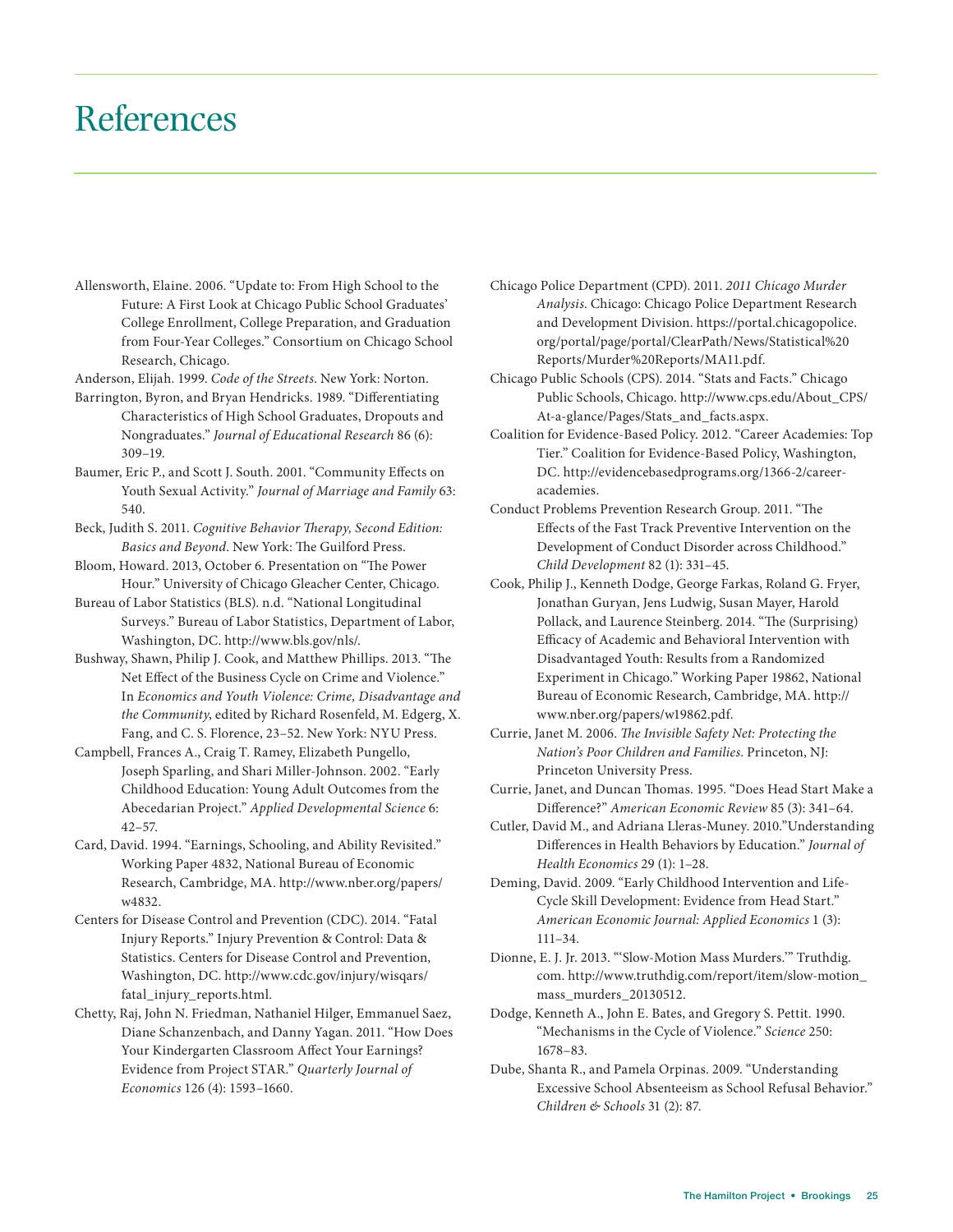Fox, James Alan, and Marianne W. Zawitz. 2007. "Homicide Trends in the United States." Bureau of Justice Statistics, U.S. Department of Justice, Washington, DC. http://www.bjs. gov/index.cfm?ty=pbdetail&iid=966.

Fryer Jr., Roland G. 2011. "Injecting Successful Charter School Strategies into Traditional Public Schools: A Field Experiment in Houston." Working Paper 17494, National Bureau of Economic Research, Cambridge, MA. http:// www.nber.org/papers/w17494.

Garces, Eliana, Duncan Thomas, and Janet Currie. 2002. "Longer-Term Effects of Head Start." *American Economic Review* 92 (4): 999—1012.

Glaze, Lauren E., and Erika Parks. 2012. "Correctional Populations in the United States 2011." (NCJ 239972). Bureau of Justice Statistics, U.S. Department of Justice, Washington, DC. http://www.bjs.gov/content/pub/pdf/cpus11.pdf.

Goldin Claudia, and Lawrence Katz. 2008. *The Race between Education and Technology*. Cambridge, MA: Belknap Press of Harvard University Press.

Heckman, James, and Paul LaFontaine. 2010. "The American High School Graduation Rate: Trends and Levels." *Review of Economics and Statistics* 92 (2): 244–62.

Heller, Sara, Jonathan Guryan, and Jens Ludwig. Forthcoming. "Reducing Juvenile Delinquency by Reducing Automatic Behavior: Experimental Evidence from Juvenile Detention." Working Paper, University of Pennsylvania.

Heller, Sara, Harold A. Pollack, Roseanna Ander, and Jens Ludwig. 2013. "Preventing Youth Violence and Dropout: A Randomized Field Experiment." Working Paper 19014, National Bureau of Economic Research, Cambridge, MA. http://www.nber.org/papers/w19014.

Henshaw, Stanley K. 1998. "Unintended Pregnancy in the United States." *Family Planning Perspectives* 30 (1): 24–46.

Idson, Lorraine C., Dolly Chugh, Yoella Bereby-Meyer, Simone Moran, Brit Grosskopf, and Max Bazerman. 2004. "Overcoming Focusing Failures in Competitive Environments." *Journal of Behavioral Decision Making* 17 (3): 159–72.

Jordan, Will J., Julia Lara, and James M. McPartland. 1996. "Exploring the Causes of Early Dropout among Race-Ethnic and Gender Groups." *Youth & Society* 28 (1): 62–94.

Kahneman, Daniel. 2011. *Thinking, Fast and Slow*. New York: Farrar, Straus and Giroux.

Kahneman, Daniel, and Shane Frederick. 2002. "Representativeness Revisited: Attribute Substitution in Intuitive Judgment." In *Heuristics and Biases: The Psychology of Intuitive Judgment*, edited by Thomas Gilovich, Dale Griffin, and Daniel Kahneman, 49–81. New York: Cambridge University Press.

Kling, Jeffrey R., Jeffrey B. Liebman, and Lawrence F. Katz. 2007. "Experimental Analysis of Neighborhood Effects." *Econometrica* 75 (1): 83–119.

Levitt, Steven D. 2004. "Understanding Why Crime Fell in the 1990s: Four Factors that Explain the Decline and Six That Do Not." *Journal of Economic Perspectives* 18 (1): 163–90.

Lochner, Lance. 2011. "Education Policy and Crime." In *Controlling Crime: Strategies and Tradeoffs*, edited by Philip J. Cook, Jens Ludwig, and Justin McCrary. Chicago: University of Chicago Press.

Lochner, Lance, and Enrico Moretti. 2004. "The Effect of Education on Crime: Evidence from Prison Inmates, Arrests, and Self-Reports." *American Economic Review* 94 (1): 155–89.

Lovallo, Dan, and Daniel Kahneman. 2003. "Delusions of Success: How Optimism Undermines Executives' Decisions." *Harvard Business Review* 81 (7): 56–63.

Ludwig, Jens, and Jeffrey R. Kling. 2007. "Is Crime Contagious?" *Journal of Law and Economics* 50 (August): 491–518.

Ludwig, Jens, and Douglas L. Miller. 2007. "Does Head Start Improve Children's Life Chances? Evidence from a Regression Discontinuity Design." *Quarterly Journal of Economics* 122 (1): 159–208.

Martin, Joyce A., Brady E. Hamilton, Stephanie J. Ventura, Michelle J. K. Osterman, Elizabeth C. Wilson, and T. J. Mathews. 2012. "Births: Final Data for 2010." Hyattsville, MD: National Center for Health Statistics. *National Vital Statistics Reports* 61 (1). http://www.cdc.gov/nchs/data/nvsr/ nvsr61/nvsr61\_01.pdf.

McShane, Gerard, Garry Walter, and Joseph M. Rey. 2001. "Characteristics of Adolescents with School Refusal." *Australian & New Zealand Journal of Psychiatry* 35 (6): 822–26.

Murnane, Richard J. 2013. "U.S. High School Graduation Rates: Patterns and Explanations." Working Paper 18701, National Bureau of Economic Research, Cambridge, MA. http:// www.nber.org/papers/w18701.

National Center for Education Statistics (NCES). 2007. "Digest of Education Statistics: 2007." Table 100. National Center for Education Statistics, Washington, DC. http://nces.ed.gov/ programs/digest/d07/tables/dt07\_100.asp.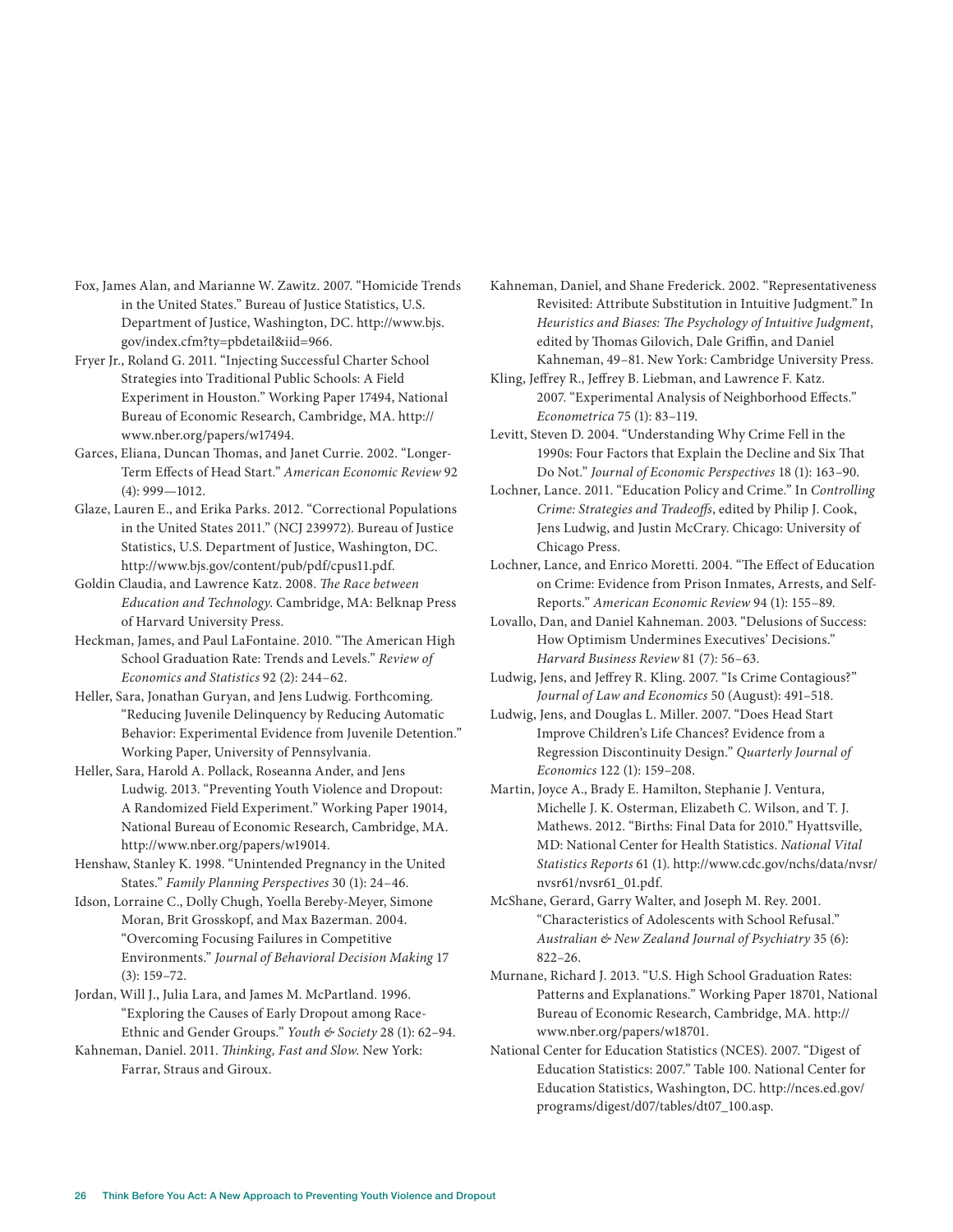———. 2012. "Digest of Education Statistics: 2012." Table 124. Author, Washington, DC. http://nces.ed.gov/programs/ digest/d12/tables/dt12\_124.asp.

Olds, David L., Charles R. Henderson Jr., Harriet J. Kitzman, John J. Eckenrode, Robert E. Cole, and Robert C. Tatelbaum. 1999. "Prenatal and Infancy Home Visitation by Nurses: Recent Findings." *The Future of Children* 9: 44–65.

Papachristos, Andrew V. 2009. "Murder by Structure: Dominance Relations and the Social Structure of Gang Homicide." *American Journal of Sociology* 115 (1): 74–128.

Pinker, Steven. 2011. *The Better Angels of Our Nature: Why Violence Has Declined*. London: Penguin Books.

Raphael, Steven, and Rudolf Winter-Ebmer. 2001. "Identifying the Effect of Unemployment on Crime." *Journal of Law and Economics* 44 (1): 259–83.

Reardon, Sean F., and Stephen W. Raudenbush. 2013. "Under What Assumptions Do Multi-Site Instrumental Variables Identify Average Causal Effects?" *Sociological Methods and Research* 42 (2): 143–163. http://smr.sagepub.com/ content/42/2/143.abstract.

Rumberger, Russell W. 1987. "High School Dropouts: A Review of Issues and Evidence." *Review of Educational Research* 57 (2): 101–121. http://rer.sagepub.com/content/57/2/101. abstract.

Schweinhart, Lawrence J., Jeanne Montie, Zongping Xiang, William S. Barnett, Clive R. Belfield and Milagros Nores. 2005. "Lifetime Effects: The High/Scope Perry Preschool Study through Age 40." *Monographs of the High/Scope Educational Research Foundation*, 14. Ypsilanti, MI: High/ Scope Press.

Swanson, Christopher B. 2009. "Cities in Crisis 2009: Closing the Graduation Gap: Educational and Economic Conditions in America's Largest Cities." Editorial Projects in Education, Bethesda, MD. http://www.americaspromise. org/sites/default/files/legacy/bodyfiles/Cities\_In\_Crisis\_ Report\_2009.pdf .

Thaler, Richard H., and Cass R. Sunstein. 2008. *Nudge: Improving Decisions about Health, Wealth and Happiness*. New York: Penguin Books.

Tracy, Paul E., Marvin E. Wolfgang, and Robert M. Figlio. 1990. *Delinquency Careers in Two Birth Cohorts*. New York and London: Plenum Press.

University of Chicago Crime Lab. 2013. "Short Term Results of the One Summer Plus 2012 Evaluation." University of Chicago Crime Lab, Chicago. http://crimelab.uchicago.edu/sites/ crimelab.uchicago.edu/files/uploads/Plus%20results%20 brief%20FINAL%2020130802.pdf.

U.S. Census Bureau (Census Bureau). 2012. "Statistical Abstract of the United States: 2012." U.S. Census Bureau, U.S. Department of Commerce, Washington, DC.

———. 2014. "State & County QuickFacts." U.S. Census Bureau, U.S. Department of Commerce, Washington, DC. http:// quickfacts.census.gov/qfd/states/00000.html.

U.S. Department of Justice (DOJ). 2010. Uniform Crime Reporting Statistics. Federal Bureau of Investigation. U.S. Department of Justice, Washington, DC. http://www.ucrdatatool.gov/.

2012. "U.S. Department of Justice Overview." U.S. Department of Justice, Washington, DC. http://www. justice.gov/jmd/2014summary/pdf/fy14-bud-sum.pdf#bs.

Western, Bruce, and Becky Pettit. 2010. "Incarceration and Social Inequality." *Daedalus* 139: 8–19. http://www. mitpressjournals.org/doi/abs/10.1162/DAED\_a\_00019.

Wolfgang, Marvin E., Robert M. Figlio, and Thorsten Sellin. 1972. *Delinquency in a Birth Cohort*. Chicago: University of Chicago Press.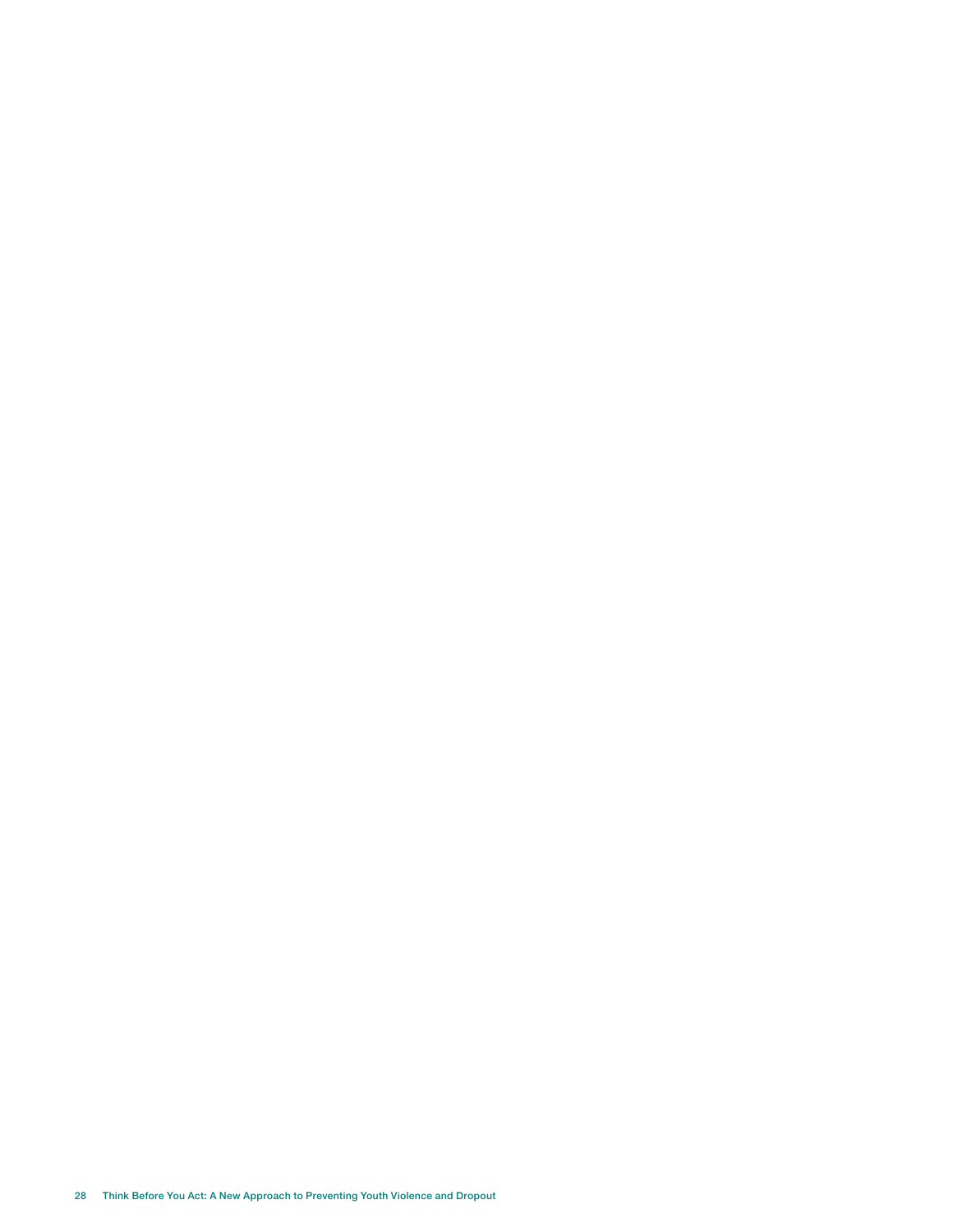

### **ADVISORY COUNCIL**

GEORGE A. AKERLOF Koshland Professor of Economics University of California, Berkeley

ROGER C. ALTMAN Founder & Executive Chairman Evercore

ALAN S. BLINDER Gordon S. Rentschler Memorial Professor of Economics & Public Affairs Princeton University

JONATHAN COSLET Senior Partner & Chief Investment Officer TPG Capital, L.P.

ROBERT CUMBY Professor of Economics Georgetown University

JOHN DEUTCH **Institute Professor** Massachusetts Institute of Technology

CHRISTOPHER EDLEY, JR. Dean and Professor, Boalt School of Law University of California, Berkeley

BLAIR W. EFFRON Founding Partner Centerview Partners LLC

JUDY FEDER Professor & Former Dean Georgetown Public Policy Institute Georgetown University

ROLAND FRYER Robert M. Beren Professor of Economics Harvard University CEO, EdLabs

MARK T. GALLOGLY Cofounder & Managing Principal Centerbridge Partners

TED GAYER Vice President & Director of Economic Studies The Brookings Institution TIMOTHY GEITHNER Former U.S. Treasury Secretary

RICHARD GEPHARDT President & Chief Executive Officer Gephardt Group Government Affairs

ROBERT GREENSTEIN President Center on Budget and Policy Priorities

MICHAEL GREENSTONE 3M Professor of Environmental Economics Massachusetts Institute of Technology

GLENN H. HUTCHINS Co-Founder Silver Lake

JIM JOHNSON Chairman Johnson Capital Partners

LAWRENCE F. KATZ Elisabeth Allison Professor of Economics Harvard University

MARK MCKINNON Former Advisor to George W. Bush Co-Founder, No Labels

ERIC MINDICH Chief Executive Officer Eton Park Capital Management

SUZANNE NORA JOHNSON Former Vice Chairman Goldman Sachs Group, Inc.

PETER ORSZAG Vice Chairman of Global Banking Citigroup, Inc.

RICHARD PERRY Managing Partner & Chief Executive Officer Perry Capital

MEEGHAN PRUNTY EDELSTEIN Senior Advisor The Hamilton Project

ROBERT D. REISCHAUER Distinguished Institute Fellow and President Emeritus The Urban Institute

ALICE M. RIVLIN Senior Fellow, The Brookings Institution Professor of Public Policy Georgetown University

DAVID M. RUBENSTEIN Co-Founder & Co-Chief Executive Officer The Carlyle Group

ROBERT E. RUBIN Co-Chair, Council on Foreign Relations Former U.S. Treasury Secretary

LESLIE B. SAMUELS Senior Counsel Cleary Gottlieb Steen & Hamilton LLP

SHERYL SANDBERG Chief Operating Officer Facebook

RALPH L. SCHLOSSTEIN President & Chief Executive Officer Evercore

ERIC SCHMIDT Executive Chairman Google Inc.

ERIC SCHWARTZ 76 West Holdings

THOMAS F. STEYER Business Leader & Investor

LAWRENCE SUMMERS Charles W. Eliot University Professor Harvard University

PETER THIEL Technology Entrepreneur, Investor, and Philanthropist

LAURA D'ANDREA TYSON S.K. and Angela Chan Professor of Global Management, Haas School of Business University of California, Berkeley

MELISSA S. KEARNEY **Director**